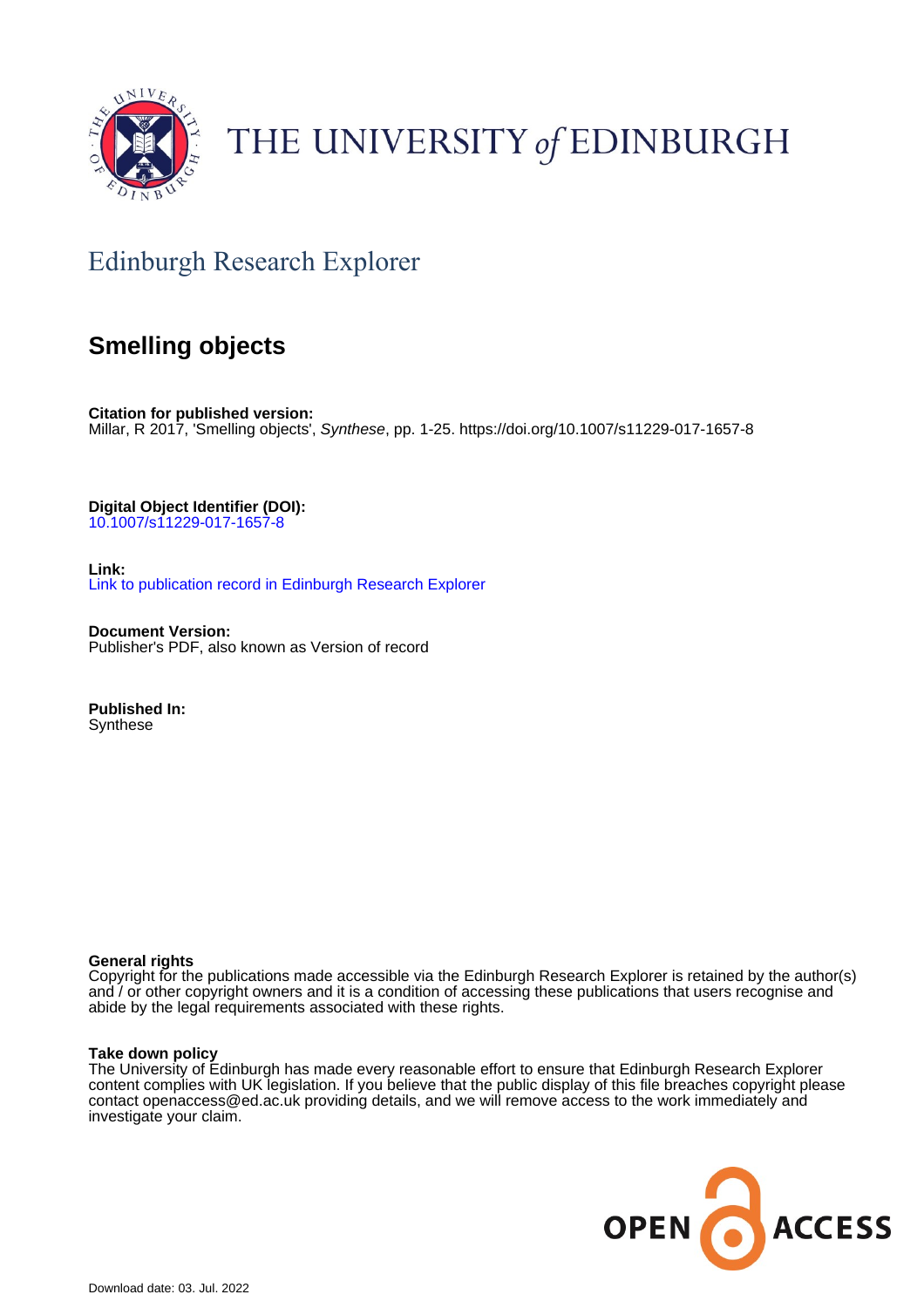

### **Smelling objects**

**Becky Millar[1](http://orcid.org/0000-0002-6308-2379)**

Received: 13 February 2017 / Accepted: 13 December 2017 © The Author(s) 2017. This article is an open access publication

**Abstract** Objects are central to perception and our interactions with the world. We perceive the world as parsed into discrete entities that instantiate particular properties, and these items capture our attention and shape how we interact with the environment. Recently there has been some debate about whether the sense of smell allows us to perceive odours as discrete objects, with some suggesting that olfaction is aspatial and doesn't allow for object-individuation. This paper offers two empirically tractable criteria for assessing whether particular objects are exhibited in perceptual experience—(1) susceptibility to figure-ground segregation and (2) perceptual constancies—and argues that these criteria are fulfilled by olfactory perception, and thus there are olfactory objects. I argue that there are, in fact, two different ways that olfaction allows for figure-ground segregation. First, I look at various Gestalt grouping principles, which are thought to govern when features are perceived as grouped into structured wholes, segregated from everything around them. I argue that these principles apply to olfactory experience, providing evidence of non-spatial figure-ground segregation. Second, I defend the contentious idea that a spatial variety of figureground segregation can also occur in olfaction. To see this, however, we need to look to empirical evidence showing that tactile stimulation and bodily movements play a crucial role in olfactory phenomenology. Finally, I draw on empirical evidence and olfactory phenomenology to argue that there are perceptual constancies in olfactory experience, allowing us to perceive odours as coherent objects that survive shifts in our perspectives on the world.

**Keywords** Perception · Olfaction · Objects · Figure-ground · Constancies

 $\boxtimes$  Becky Millar rmillar2@exseed.ed.ac.uk

<sup>&</sup>lt;sup>1</sup> C/O 2.16, Postgraduate Office, Dugald Stewart Building, The University of Edinburgh, 3 Charles Street, Edinburgh EH8 9AD, UK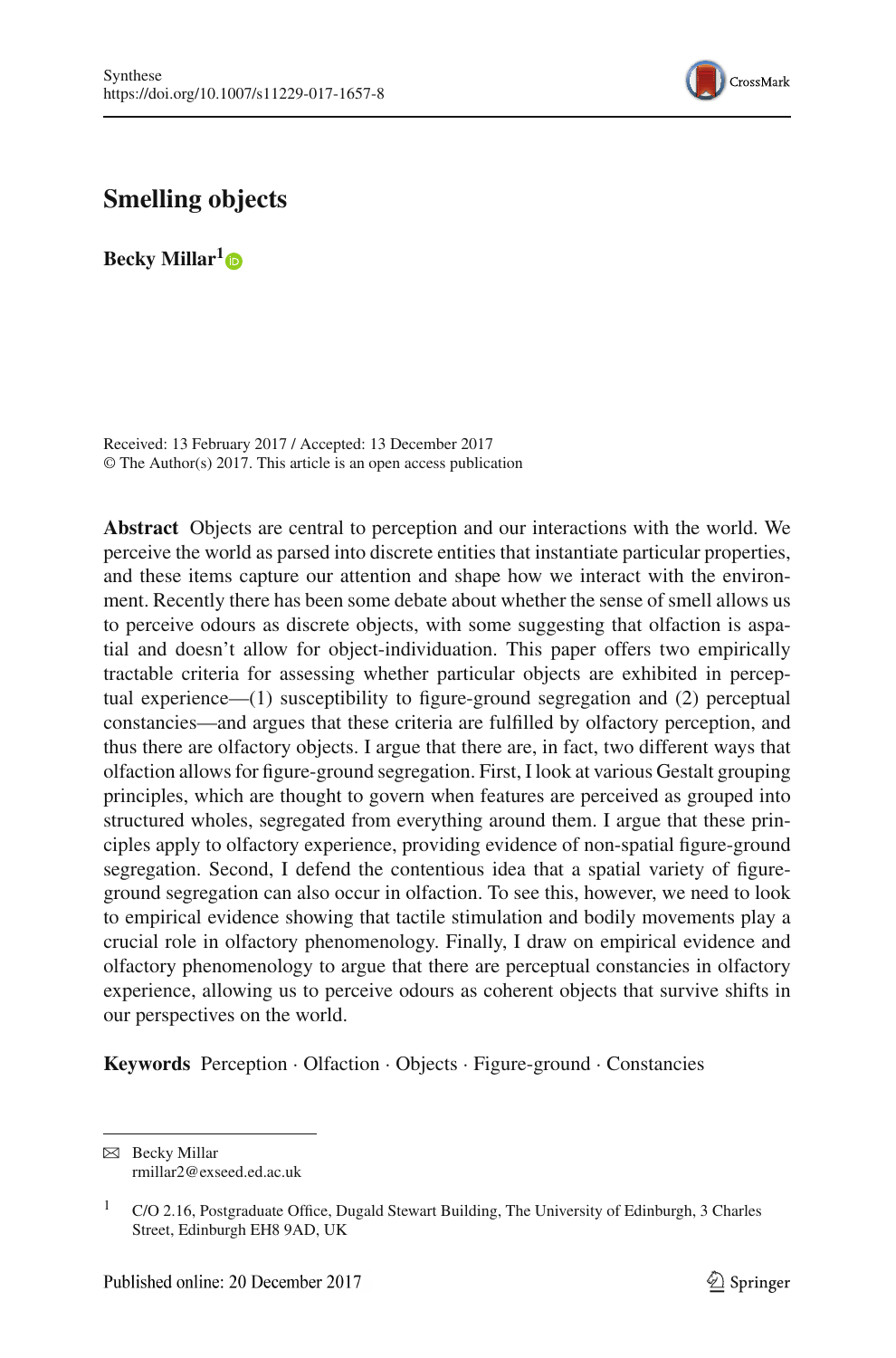#### **Introduction**

Objects are central to perception and our interactions with the world. We perceive the world as parsed into discrete entities that instantiate properties, and these items capture our attention and shape how we interact with the environment. For example, our visual experience divides the world up into clearly distinguished, meaningful units like flowers, dogs and chairs. The objects we perceive are key to our understanding of the world; concepts, beliefs and desires relating to objects are ubiquitous. However, to understand the nature of these entities, we need to uncover the criteria for perceptual objecthood. What conditions must be fulfilled for something we perceive to be an *object,* as opposed to, say, a range of nebulous, unbounded *properties*? And could the sense of smell allow the perception of discrete objects?

Philosophers have claimed that compared to visual perceptions, olfactory experiences are "smudgy" (e.g. Batt[y](#page-24-0) [2010a\)](#page-24-0) and do not involve the perception of discrete objects. Rather, they only allow for the perception of either nebulous olfactory properties (Matthe[n](#page-25-0) [2005\)](#page-25-0) or objects in a very weak sense. These weaker objectbased approaches include a non-phenomenological variety of objecthood from Lyca[n](#page-25-1) [\(1996,](#page-25-1) [2000](#page-25-2)) and an existentially-quantified variety from Batt[y](#page-24-0) [\(2010a,](#page-24-0) [b](#page-24-1), [2011,](#page-24-2) [2014a](#page-24-3), [b\)](#page-24-4), whereby all olfaction allows us to perceive is that there is an undifferentiated *something-or-other* in one's vicinity that instantiates properties (Batt[y](#page-24-0) [2010a](#page-24-0)). This paper argues against such views in favour of a robust kind of olfactory objecthood. We experience odours as discrete units that bear properties and retain their identities through perspectival change. I argue that figure-ground segregation (which underpins object-individuation) and perceptual constancies (which, I claim, underpin object-recognition) are individually necessary and jointly sufficient for this type of objecthood. Paying attention to Gestalt psychology, the role of bodily movement and tactile stimulation in olfaction, and olfactory phenomenology, I argue that these criteria apply to the olfactory case.

The structure of this paper is as follows. Section [1](#page-3-0) provides background on the debates surrounding the issue of perceptual objecthood. Section [2](#page-7-0) offers two empirically tractable criteria for assessing whether discrete perceptual objects are exhibited in a given perception—susceptibility to figure-ground segregation and perceptual constancies. While the importance of these aspects of object perception has been highlighted elsewhere, I offer a novel argument for the claim that they are individually necessary and jointly sufficient for objecthood. In Sect. [3,](#page-13-0) I argue that both figureground segregation and perceptual constancies are exhibited in olfactory perception. First, in Sect. [3.1,](#page-13-1) I argue in favour of a kind of non-spatial figure-ground segregation in smell. Drawing analogies with the other senses, I suggest that the Gestalt grouping principles—thought to govern how features are grouped together and segregated from everything else within the perceptual field—can provide valuable evidence for a non-spatial form of figure-ground segregation in olfaction. In Sect. [3.2,](#page-17-0) I argue that contrary to majority opinion, that there can also be *spatial* olfactory figure-ground segregation. To see this, we need to look to empirical evidence showing that tactile stimulation and bodily movements play a crucial role in olfactory phenomenology. Finally, in Sect. [3.3,](#page-22-0) I highlight a number of perceptual constancies exhibited in olfactory experience, considering both olfactory phenomenology and empirical research.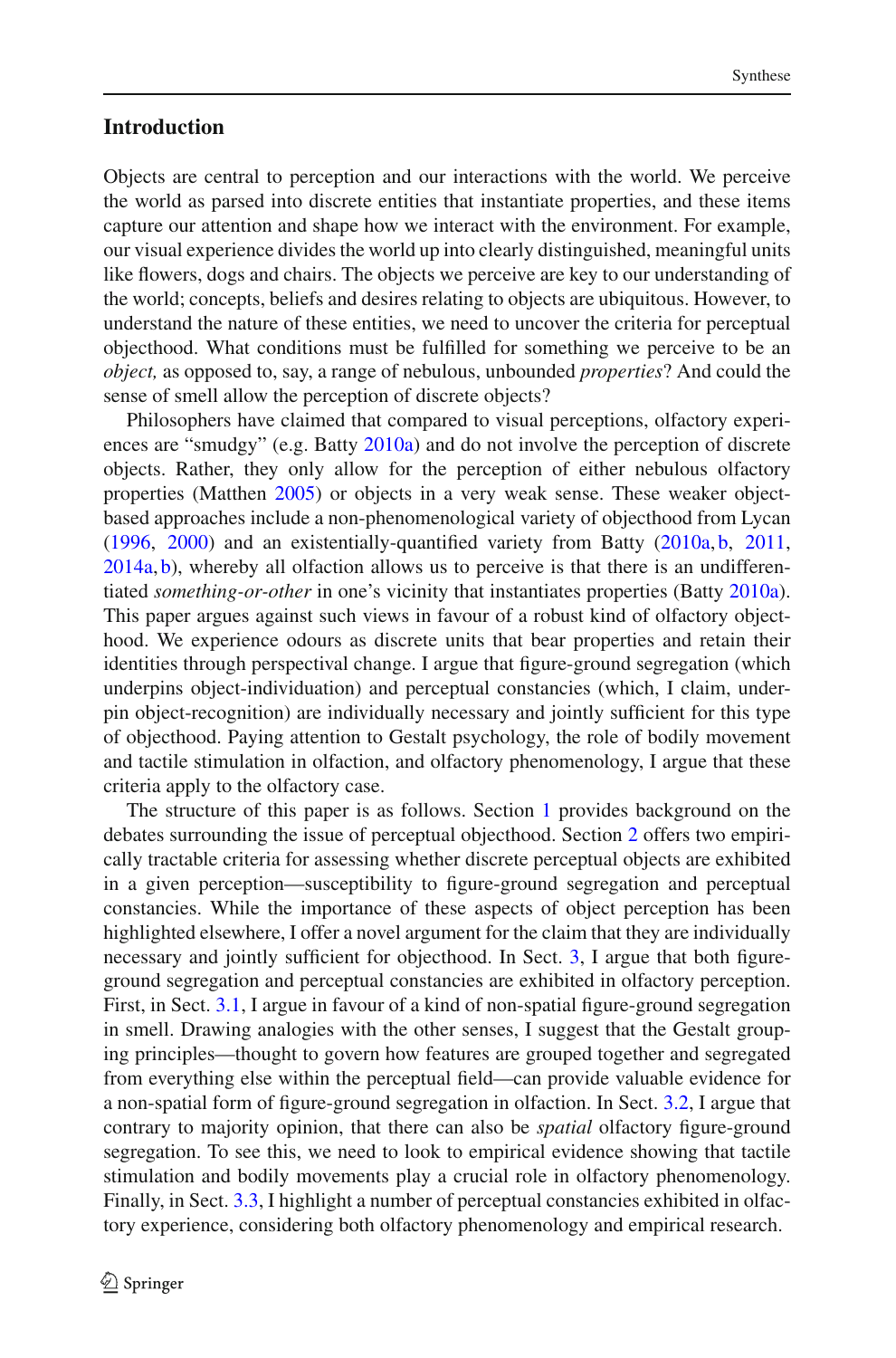#### <span id="page-3-0"></span>**1 Background**

The notion of perceptual objecthood that I will be primarily concerned with in this paper is a robust phenomenological sense of objecthood: single, discrete entities exhibited in our experience that nonetheless exhibit many distinct properties. For example, in the case of vision, when we perceive a flower, we perceive it as a single object, despite it consisting of a long green stem, petals of different colours and so forth. This relies on our capacity for *object individuation*—perceptual systems can discern that groups of features belong to the same individual. Another crucial aspect of perceptual objecthood is that we perceive objects as remaining constant amid changes in our own perspective, movements of the objects themselves and, within limits, as they change over time. As Rüdiger von der Heydt says in a recent review article, "One characteristic of perceptual objects is continuity (object permanence). When an object is briefly occluded by a foreground object and then reappears, it is perceived as the same object. A token seems to persist" [\(2015,](#page-25-3) p. 6). Likewise, O'Callaghan says: "objects perceptibly persist and survive changes" [\(2016](#page-25-4), p. 1273). This apparent persistence of an object is closely connected with our *object recognition* abilities (see Sect. [2.2](#page-10-0) for discussion of the connection between perceptual constancies and object recognition), which are considered important aspects of object perception. Object recognition encompasses abilities such as tracking objects, perceiving them as complete objects despite occlusions or the limitations of our particular perspective (amodal completion), and perceiving them as persisting through time.

There are interesting regularities between the entities we perceive as objects and in the particular processes involved in perceiving objects. For example, the Gestalt psychologists uncovered an array of principles that appear to govern when we perceive worldly features as grouped together. Some examples of this include: the 'law of common fate', which states that we tend to group together elements that move together; the laws of similarity and proximity, which say that features perceived as similar and/or in close proximity are more likely to be perceived as grouped together into objects; the law of good form, which says that we tend to group together elements that are coherent, balanced, simple and so forth; and the law of closure, which says that features are more likely to be perceived as grouped if they are part of a closed figure (Wertheime[r](#page-25-5) [1923/1938\)](#page-25-5). Researchers have found that many of these regularities apply not only visual perception but also perceptions via other senses, such as audition (e.g. Bregma[n](#page-24-5) [1990](#page-24-5)). This motivates some of the discussion of perceptual objecthood because there are significant similarities in how we perceive and parse the world via our different senses, suggesting that there may be a notion of objecthood applicable to non-visual perception. Here I aim to find non-visuocentric necessary and sufficient conditions for a robust notion of perceptual objecthood. The Gestalt principles—as formulated by Wertheimer—are not themselves suitable for this, because they are defeasible (involving a ceteris paribus clause) and seem to be neither necessary nor sufficient for object-perception. However, as we shall see in Sect. [3,](#page-13-0) they still provide strong evidence of figure-ground segregation.

Although a number of researchers have considered whether we perceive objects through non-visual modalities such as audition (e.g. Kubovy and Van Valkenbur[g](#page-25-6) [2001;](#page-25-6) Griffiths and Warre[n](#page-24-6) [2004](#page-24-6); Matthe[n](#page-25-7) [2010\)](#page-25-7), taste (Stevenso[n](#page-25-8) [2014](#page-25-8)), and smell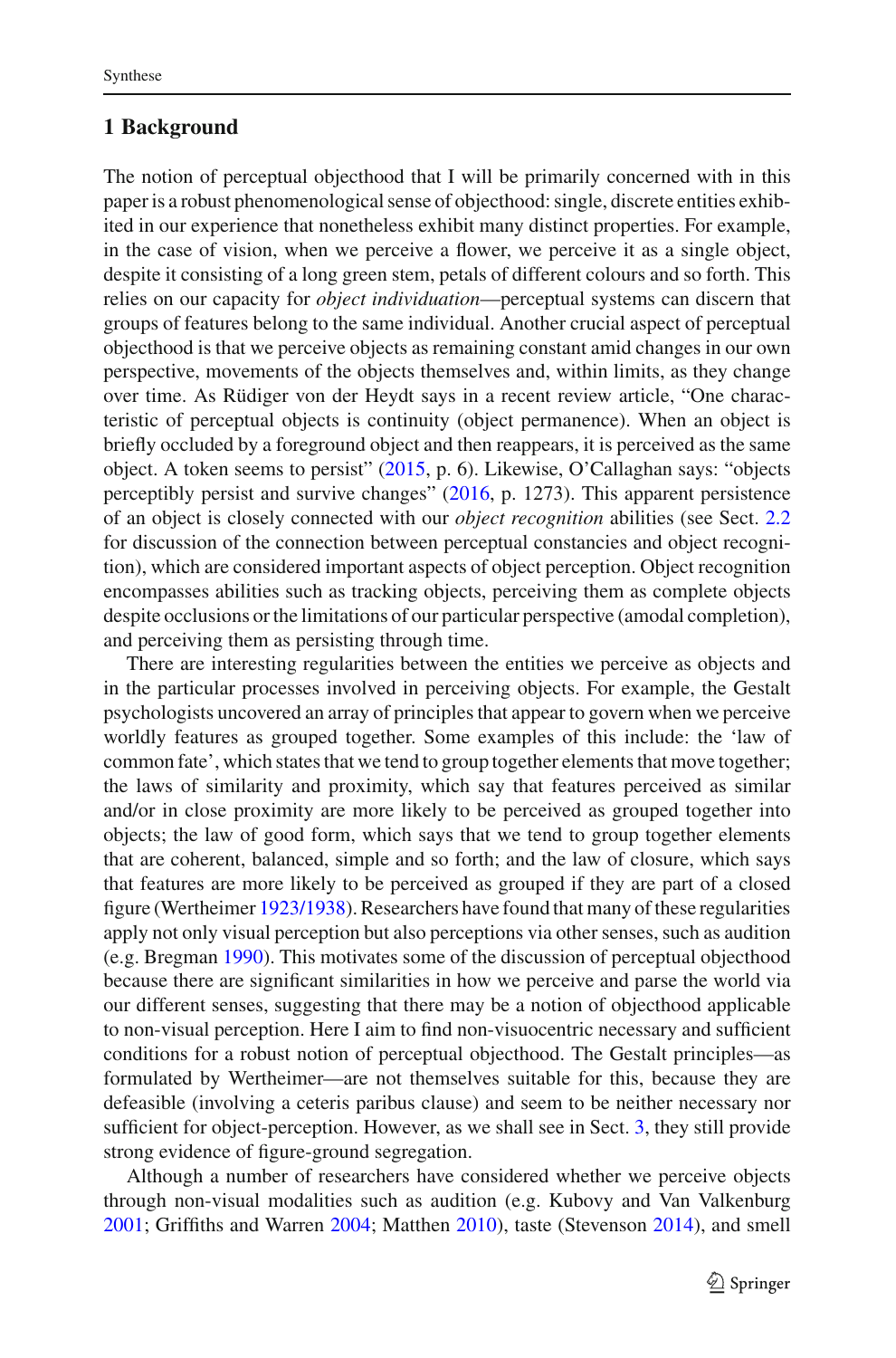(for detailed discussions see Lyca[n](#page-25-1) [1996](#page-25-1); Batt[y](#page-24-0) [2010a](#page-24-0), [2011,](#page-24-2) [2014a](#page-24-3), [b](#page-24-4); Carvalh[o](#page-24-7) [2014](#page-24-7); Youn[g](#page-25-9)  $2016$  $2016$  $2016$ ,<sup>1</sup> most discussions of objecthood still centre on the visual case, which is often taken to be paradigmatic of object perception. Perhaps this is in part because in the visual case these perceived objects are mainly ordinary, three-dimensional objects. When we look at a red ball, rather than merely seeing features such as redness and roundness, we can perceive these features as belonging to an object that is red and round. Yet even in the visual case, perceptual objects are a broader category than everyday objects like balls and flowers. O'Callaghan [\(2016,](#page-25-4) p. 1274) points out that we see items such as shadows and rainbows in an object-like way even though they aren't ordinary material objects. We still see such items as being, like the ball, spatially-arrayed in our visual field and as exhibiting (relatively) clear boundaries, and as persisting over time and as we move around. Thus, an adequate phenomenological account of objecthood ought to allow for such cases.

The challenge of providing a satisfactory account of objecthood is even more pronounced when considering the sense of smell. In contrast to the visual case, it is controversial whether we perceive olfactory objects *at all.* Our olfactory perceptions are unlike our visual perceptions in that they don't seem to present us with items with clear, sharply distinguished edges. Thus, it is not immediately clear whether olfaction could allow the perception of discrete objects, and as we shall see, there is little consensus on this issue.

Moreover, there are a number of potential complications in arguing in favour of olfactory objecthood. For example, an initial problem is to decide what sort of objects we could perceive via olfaction. There are two main candidates for olfactory objecthood: the distal object (e.g. the rose) or the volatile chemicals/odour (e.g. the rose odour). There are good reasons, discussed in detail elsewhere (e.g. see Lyca[n](#page-25-1) [1996](#page-25-1); Batt[y](#page-24-0) [2010a](#page-24-0); Richardso[n](#page-25-10) [2013;](#page-25-10) Youn[g](#page-25-9) [2016\)](#page-25-9) to suspect that we do not directly perceive the rose itself through olfaction. We can smell a rose scent without having to be in the direct vicinity of a rose, and a rose scent may persist after the rose itself is removed or destroyed. It is also possible to give rise to a rose scent artificially—say, through a rose-scented air freshener. It would be strange to say that our perceptions in such cases are non-veridical because of the lack of an actual rose. Thus, the most common view among those who endorse an object-based account is the immediate objects that we perceive through olfaction are *odours,* rather than source objects. It is sometimes added that we can still indirectly perceive the source objects *via* the perception of the odour (Lyca[n](#page-25-1) [1996](#page-25-1); see also Cavedon-Taylor forthcoming for a review of these issues). While the issue of whether source objects are represented in olfactory perception is important in determining the *intentional* objects of olfaction, here my concern is whether we immediately perceive odours as *objects* in a phenomenological sense (which will be spelled out in Sect. [2\)](#page-7-0). My claim is that for odours to count as objects in this sense, they must be perceived as discrete entities, which instantiate properties and survive shifts in perspective. I remain neutral on the question of whether olfaction may also involve an indirect representation of source objects, and shall not discuss these issues further as they are orthogonal to the issues at hand. For the purposes of

<span id="page-4-0"></span><sup>&</sup>lt;sup>1</sup> S[e](#page-25-11)e also briefer remarks o[n](#page-25-0) such issues from Peacocke  $(1983)$  and Matthen  $(2005)$ .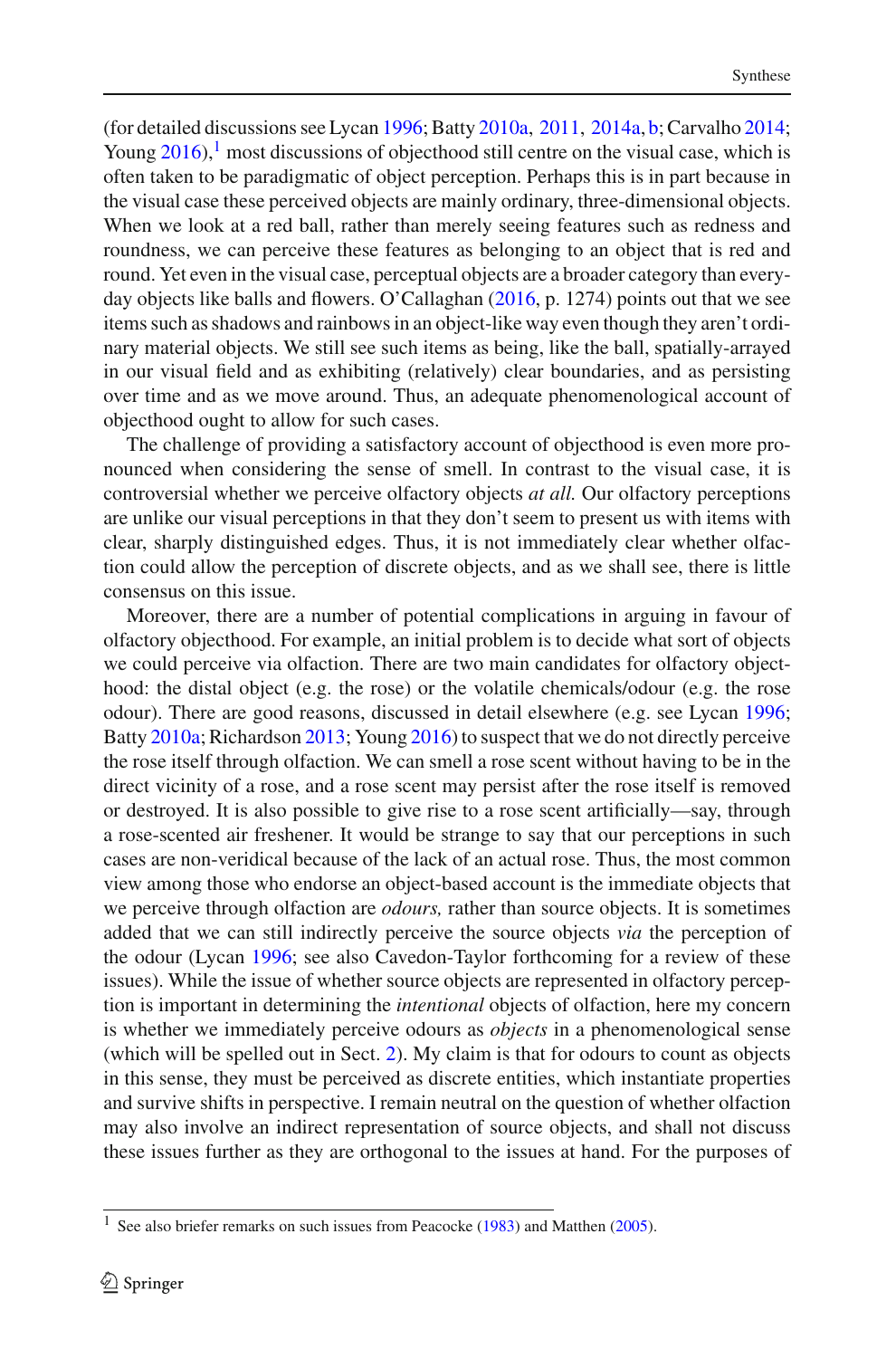this paper I shall assume that if we immediately perceive objects through olfaction, these objects are *odours*. This assumption is shared in the key literature that I discuss throughout this paper (e.g. Lyca[n](#page-25-1) [1996,](#page-25-1) [2000](#page-25-2); Wilson and Stevenso[n](#page-25-12) [2003](#page-25-12), [2006,](#page-25-13) [2007;](#page-25-14) Batt[y](#page-24-0) [2010a](#page-24-0), [2011,](#page-24-2) [2014a](#page-24-3), [b;](#page-24-4) Carvalh[o](#page-24-7) [2014\)](#page-24-7).

A second, related complication is that even if we agree that it is odours rather than source objects that we directly perceive through olfaction, there is some debate on the nature of these odours. For the purposes of this paper, I will follow philosophers such as Lyca[n](#page-25-1) [\(1996\)](#page-25-1) and Robert[s](#page-25-15) [\(2015](#page-25-15)) in taking an odour to be a molecular cloud of volatile particles, which may instantiate olfactory properties such as smokiness, sweetness, and so forth. I shall not discuss the nature of odours further in this paper (see Cavedon-Taylor forthcoming for an in-depth discussion), but it is worth noting that not all parties in the debates about olfaction share the same idea of what an odour is.

The theorists that I shall discuss in detail in this paper all endorse world-directed accounts of olfaction. However, it is worth noting that this is itself somewhat controversial and some philosophers have claimed that our olfactory experiences may be merely sensational; i.e. olfaction only makes us aware of properties of our own experiences rather than properties of, or objects in, the world. The clearest example of this comes from a brief but suggestive remark from Peacocke: "a sensation of…[smell] may have no representational content of any sort, though of course the sensation will be of a distinctive kind" [\(1983,](#page-25-11) p. 5). Others have claimed that the phenomenology of olfaction is in accordance with the sensation-based view, even if the sensation-based view is inaccurate for other reasons (e.g. Lyca[n](#page-25-1) [1996](#page-25-1)). With a sensation-based view, we do not perceive objects or worldly features in the case of olfaction; there are in fact no worldly entities to which we attend when we smell, as sensations are non-world directed. Most researchers, however, seem keen to accommodate olfaction in world-directed accounts of perception, rejecting the sensation-based view.<sup>[2](#page-5-0)</sup> There have been a number of different world-directed approaches to olfaction.

The first world-directed approach to smell is the *feature-based* view. Those that endorse this approach concede that olfaction is world-directed, but claim that what we olfactorily perceive are not *objects* but only *properties* or *features* (see Matthen's brief discussion of olfaction in [2005](#page-25-0), pp. 284–285 for such an account). We don't smell the fruitiness, smokiness and maltiness of a coffee as bound together, but instead simply perceive these properties, free of any particular object. Matthen says that smells, "have, at best, a *primitive*—that is, an undifferentiating—feature-location structure—every smell of which I am aware is simply here" (p. 284). He adds that olfactory content "does not come in object-attribute form" (*ibid.*). This sort of feature-based approach has also traditionally been dominant within olfactory science, where the primary goal has been to understand olfaction by identifying how different features of a chemical stimulus are represented in olfactory experience.<sup>3</sup> However, the tides are turning in

<span id="page-5-0"></span><sup>&</sup>lt;sup>2</sup> Here I use the term "world-directed" to refer to any theory of perception that takes worldly entities to be accessible or represented through our experience. This would cover varieties of representationalism and relationalism (such as direct realism). I intend my discussion in this paper to be neutral between these different approaches.

<span id="page-5-1"></span><sup>&</sup>lt;sup>3</sup> See Wilso[n](#page-25-13) and Stevenson [\(2006](#page-25-13)) for an in-depth discussion of this model of olfactory experience.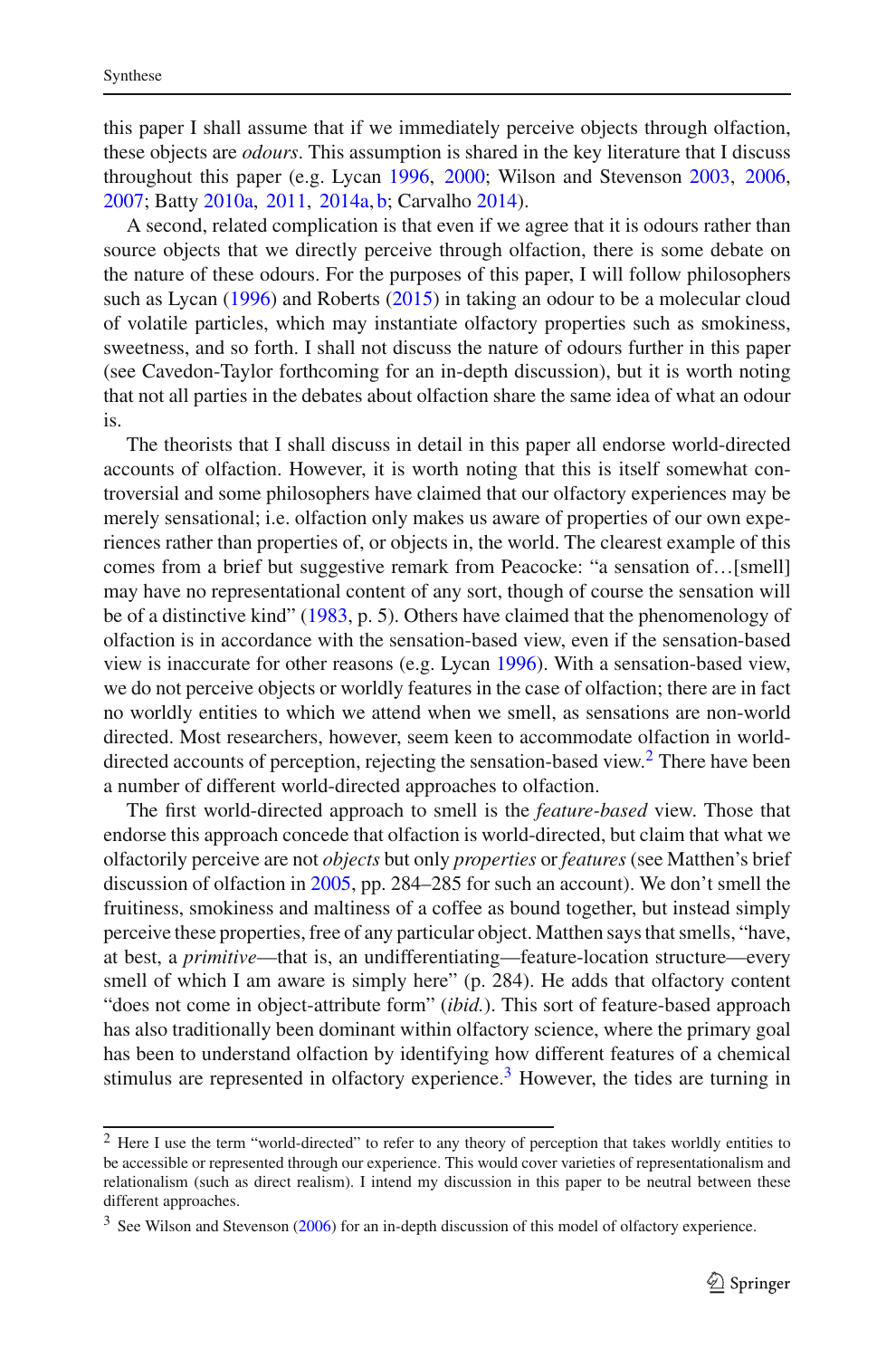the olfactory sciences and an object-based approach to olfaction, advocated by Wilson and Stevenso[n](#page-25-13) [\(2006](#page-25-13), [2007](#page-25-14)), has recently gained in popularity. Wilson and Stevenso[n](#page-25-13) [\(2006\)](#page-25-13) argue that an object-based approach can make sense of a growing body of data from neurobiology and psychology. In particular, they think an object-based approach better accounts for the behavioural evidence and for the need to perceive biologically salient groups of odorants amid changing olfactory stimulation (p. 1892).

Among the object-based approaches to olfaction, there are wide ranging views. First is the abstract view, endorsed by Batt[y](#page-24-0) [\(2010a,](#page-24-0) [2011](#page-24-2)). This view is similar to that of Matthe[n](#page-25-0) [\(2005\)](#page-25-0), but allows for a weak, *existentially quantified* form of olfactory objecthood. For Batty, olfactory experience only ever involves the representation that there is *something-or-other* in one's vicinity, instantiating olfactory properties. She argues that we never attribute olfactory properties to *particular* objects, and there cannot be any object-individuation in the case of olfaction. A coffee smell and a lemon smell perceived concurrently won't be experienced as individuated objects but simply properties instantiated by something or other "here". In this paper, I will argue in favour of a much stronger notion of olfactory objecthood—one in which smelling does allow us to parse the olfactory world into individuated objects. We perceive *particular* (rather than existentially quantified) olfactory objects.

Lyca[n](#page-25-1) [\(1996,](#page-25-1) [2000](#page-25-2)) also endorses a weak variety of olfactory objecthood. For Lycan, there are olfactory objects in the sense that our olfactory experience represents odours—and an odour is "a vaporous emanation, a diffusing collection of molecules typically given off from a definite physical source… they are public physical entities available for sensing by anyone who happens, fortunately or unfortunately, by" [\(1996,](#page-25-1) p. 91). Like Batty, however, he does not allow for the representation of discrete objects in experience. His account is based upon the idea that taking olfaction to represent odours—public physical entities—allows us to best account for the olfactory correctness conditions discussed above; an experience of a rose smell is veridical just in case there is a rose odour in one's vicinity, regardless of whether there is also a rose nearby. Yet he thinks that this sort of world-directed object perception is not apparent on phenomenological grounds. In fact, he thinks that "phenomenally speaking, a smell is just a modification of our consciousness, a qualitative condition or quale... in us, lingering uselessly in the mind without representing anything" [\(1996,](#page-25-1) p. 90). In what follows, I shall argue in favour of a kind of *phenomenological* objecthood in olfaction—we perceive odour-objects that exhibit figure-ground segregation and perceptual constancies.

Both the feature-based and weaker object-based approaches are largely motivated by the apparent paucity of spatial information associated with olfactory experiences, as compared to other senses. Vision—which is taken to provide the paradigmatic example of object-perception—allows us to differentiate objects and understand their spatial relations with one another and to our own bodies. We see objects as spatially extended and bounded entities, arrayed within the visual field. In contrast, among theorists on all sides of the debate regarding olfactory objects, there is a common suspicion that olfactory perception is aspatial (e.g. Lyca[n](#page-25-2) [2000;](#page-25-2) Wilson and Stevenso[n](#page-25-13) [2006](#page-25-13)) or spatially undifferentiated (Matthe[n](#page-25-0) [2005;](#page-25-0) Batt[y](#page-24-2) [2011](#page-24-2), [2014b](#page-24-4); Carvalh[o](#page-24-7) [2014](#page-24-7)). Carvalh[o](#page-24-7) [\(2014\)](#page-24-7) and Wilson and Stevenso[n](#page-25-13) [\(2006\)](#page-25-13) agree that smell is aspatial, but think that it is possible to perceive individuated objects in a non-spatial manner, while theorists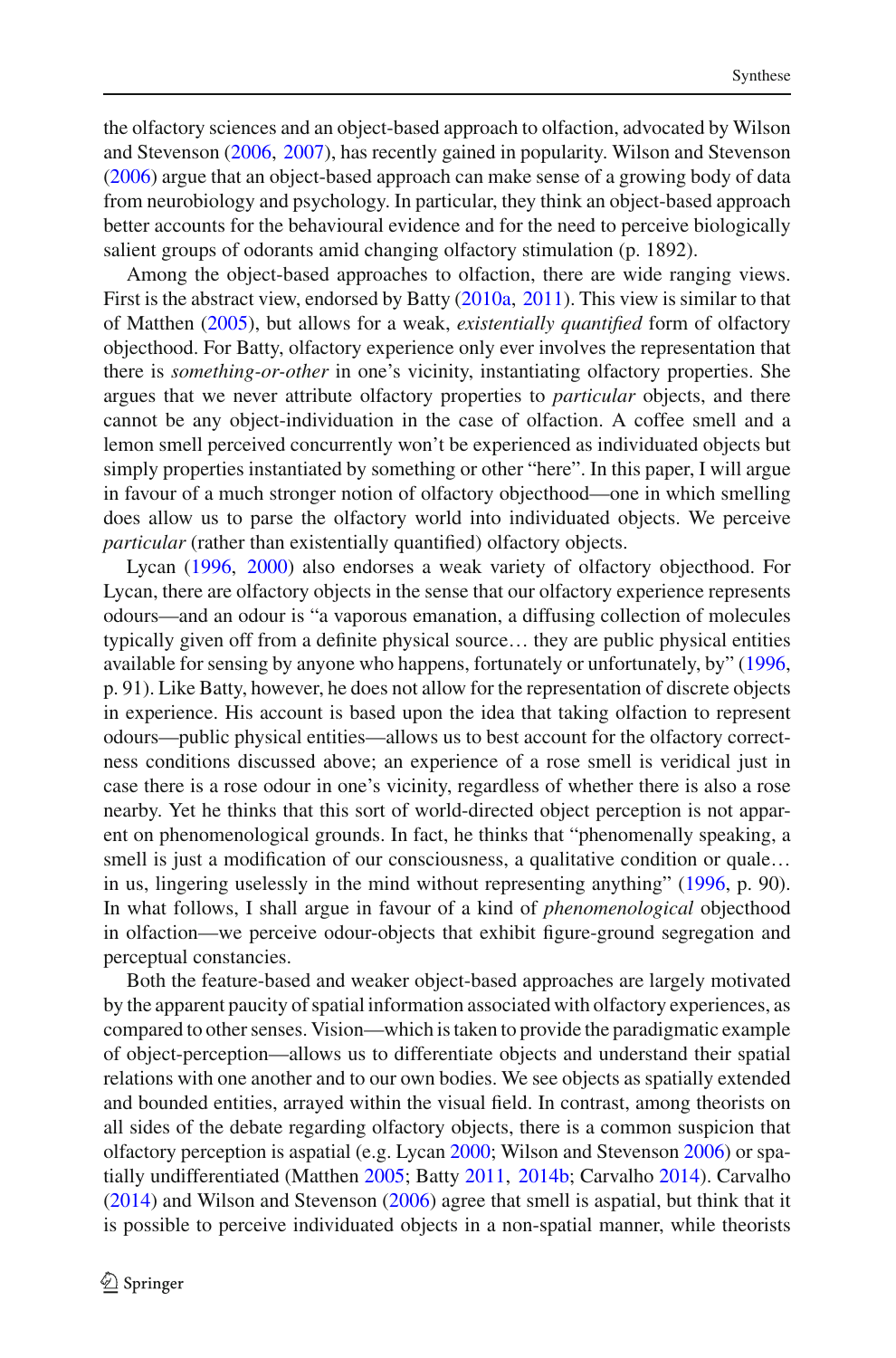such as Batt[y](#page-24-0) [\(2010a,](#page-24-0) [b\)](#page-24-1) a[n](#page-25-0)d Matthen [\(2005](#page-25-0)) treat spatial differentiation as a prerequisite for object-individuation. This idea that spatiality is key to object individuation is quite intuitive given the primacy of vision within perceptual research; in vision, we segregate objects based on spatial locations and their spatially situated edges. Thus, if olfaction fails to be adequately spatially differentiated, this may give prima facie credence to a feature-based or a weak object-based approach (although as we shall see, there are legitimate non-spatial types of figure-ground segregation).

Some such as Carvalh[o](#page-24-7) [\(2014\)](#page-24-7) and Wilson and Stevenso[n](#page-25-12) [\(2003](#page-25-12), [2006](#page-25-13), [2007\)](#page-25-14) offer stronger accounts of object-perception, taking olfactory experience to present to us particular odour-objects individuated on the basis of their chemical structure. While my own view is more closely aligned with these approaches, both Carvalho and Wilson and Stevenson agree with Batty and Lycan that olfaction does not allow for spatial discrimination of odours, and as we shall see, their arguments for the individuation of odours are alone insufficient to counter Batty's objections. In what follows, I will argue that odours can be individuated both in an aspatial manner based on Gestalt grouping principles and in a spatial manner when we take into account the role of bodily movement and tactile stimulation for olfactory phenomenology.

Finally, there have also been criticisms that target the whole dispute between the different object-based and feature-based approaches. Theorists such as Cooke and Myi[n](#page-24-8) [\(2011\)](#page-24-8) and Barwic[h](#page-24-9) [\(2014](#page-24-9)) argue in favour of more *process-driven* approaches, accusing philosophers such as Batty and Lycan of taking the phenomenal character of perceptions to be in some way independent of the processes that give rise to these experiences, a view that Barwich and Cooke and Myin call the *Independence Thesis*. Allegedly, those guilty of endorsing this thesis tend to assume that sensory perceptions can be understood as static, autonomous units, whose properties may or may not be correlated to the properties of physical objects. Barwic[h](#page-24-9) [\(2014\)](#page-24-9) argues that we can understand olfaction without recourse to perceptual objects or properties of objects, paying attention instead to olfactory processes. I shall not address such views in detail, but will in Sect. [3.2](#page-17-0) illustrate how we can take insights from such approaches, while still endorsing an object-based account.

In what follows, I shall oppose the feature-based views and the weaker object-based views of Batty and Lycan, and will argue that there are perceptual objects in olfaction in a robust sense. Olfaction allows the perception of *particular* objects, rather than merely existentially quantified something-or-others in one's vicinity. I will begin by providing necessary and sufficient conditions for this robust phenomenological sense of objecthood before showing that these criteria are fulfilled in olfactory perception.

#### <span id="page-7-0"></span>**2 Necessary and sufficient conditions for objecthood**

This section argues that figure-ground segregation and perceptual constancies are each necessary for the perception of particular (rather than merely existentially quantified) objects, and that they are jointly sufficient. As mentioned above, discrete objects exhibit boundaries and are able to survive changes in our own perspective, as they move and (to some extent) over time. These phenomenological features of perception involve abilities to discern the boundaries of objects (this falls under the category of *object*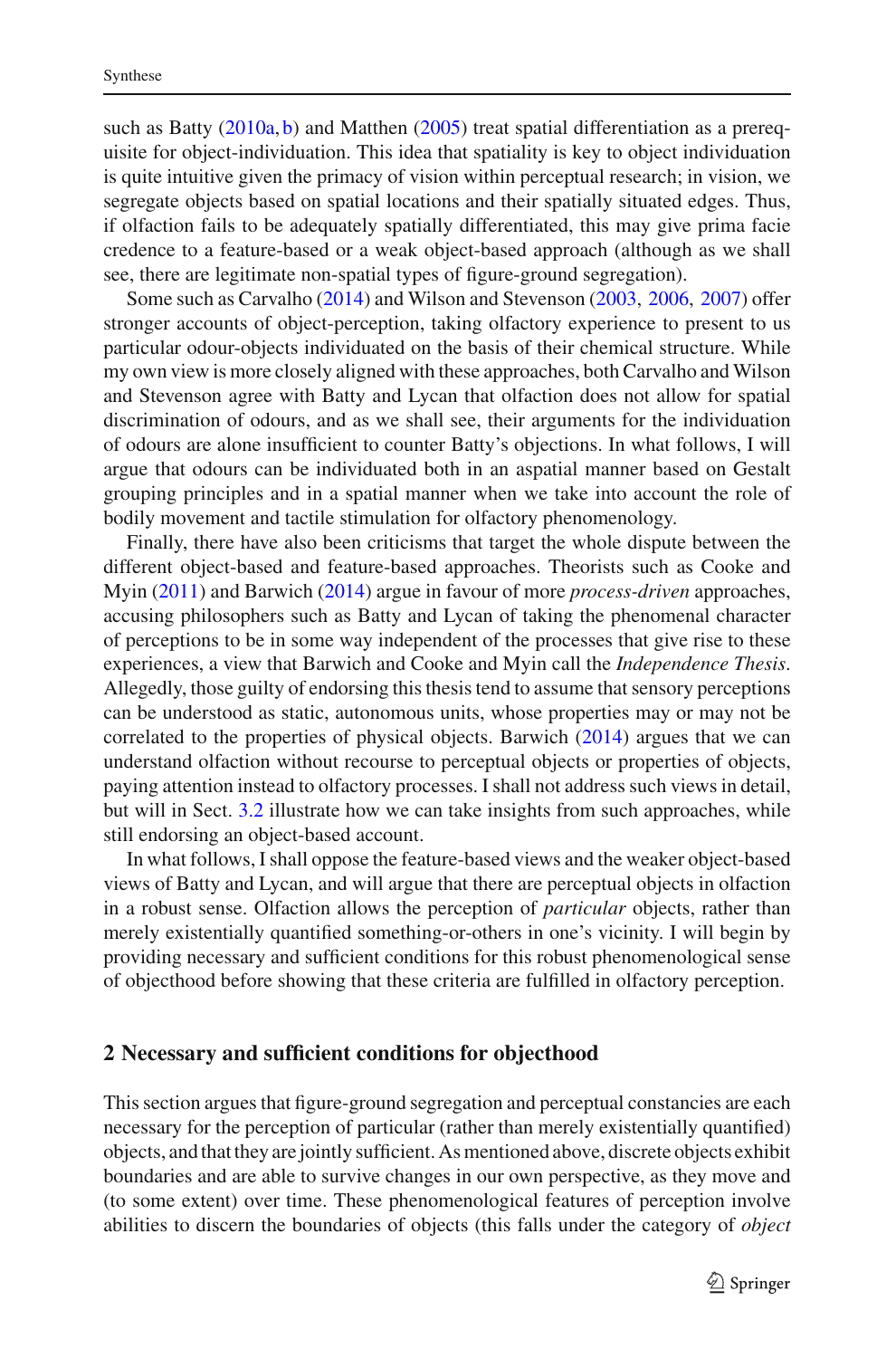*individuation*) and to recognise objects across different viewing conditions and in different contexts (abilities that are central to *object recognition* in ways I discuss below in Sect. [2.1\)](#page-8-0). Whether these abilities are accounted for in one's theory of objecthood is a useful test for determining whether we have adequate phenomenological criteria for object perception; the phenomenology of experience ought not be wholly disconnected from the skills involved in perception.

Figure-ground segregation is the defining feature of the ability to perceive boundaries (object individuation), while perceptual constancies allow perceived objects to appear invariant across different perspectives and amid changes (underpinning object recognition abilities). First, I shall look at figure-ground segregation.

#### <span id="page-8-0"></span>**2.1 Figure-ground segregation**

"Figure-ground segregation" refers to our ability to distinguish figures from backgrounds. This figure-ground structure is central to our visual experiences: we perceive, for example, houses against a background of the sky, and books against the background of a desk. We are unable to take in a whole detailed scene at once due to the limitations of our perceptual access to the world, so we attend to a particular figure or set of figures at a given time, relegating everything else to background. We perceive these backgrounds as relatively undifferentiated and less determinate than the figures themselves.

It has been suggested by Kubovy and Van Valkenbur[g](#page-25-6) [\(2001\)](#page-25-6) that susceptibility to figure-ground segregation is the defining feature of perceptual objects; it is both necessary and sufficient for the perception of objects (p. 102). Those features of the world that become *figures* for us are perceptual objects. A number of other researchers have agreed that figure-ground segregation is central to the perception of particular objects, and have used this criterion to argue both for (e.g. Wilson and Stevenso[n](#page-25-14) [2007;](#page-25-14) Carvalh[o](#page-24-7) [2014\)](#page-24-7) and against (e.g. Batt[y](#page-24-2) [2011](#page-24-2), [2014b](#page-24-4)) the idea that olfactory experience could allow for objects in this sense. Part of Kubovy and Van Valkenburg's motivation for taking figure-ground separation to be the defining feature of objecthood is to provide a non-visuocentric account of perceptual objects. Research suggests that figure-ground segregation is exhibited in non-visual types of sense perception, such as auditory experience. For example, audition researcher Bregma[n](#page-24-5) [\(1990](#page-24-5)) claims that hearing involves the parsing of auditory scenes into distinct auditory streams—which can be understood as a kind of boundary allocation—and studies show that listeners are unable to pay attention to more than one sound stream at a time, which is also indicative of figure-ground segregation. One such study by Bregman and Campbel[l](#page-24-10) [\(1971\)](#page-24-10) found that perceivers were unable to judge the order of sounds presented in a repetitive cycle where these sounds were experienced as two distinct streams. Participants were presented with three high-pitched sounds (ABC) and three lowpitched sounds (123) in the order A-1-B-2-C-3. However, the majority of participants experienced the order as either A-B-C-1-2-3 or 1-2-3-A-B-C as they were only able to pay attention to one stream at a time; one stream at a time is experienced as a figure against a background. As I shall discuss in Sect. [3.1,](#page-13-1) this suggests that figure-ground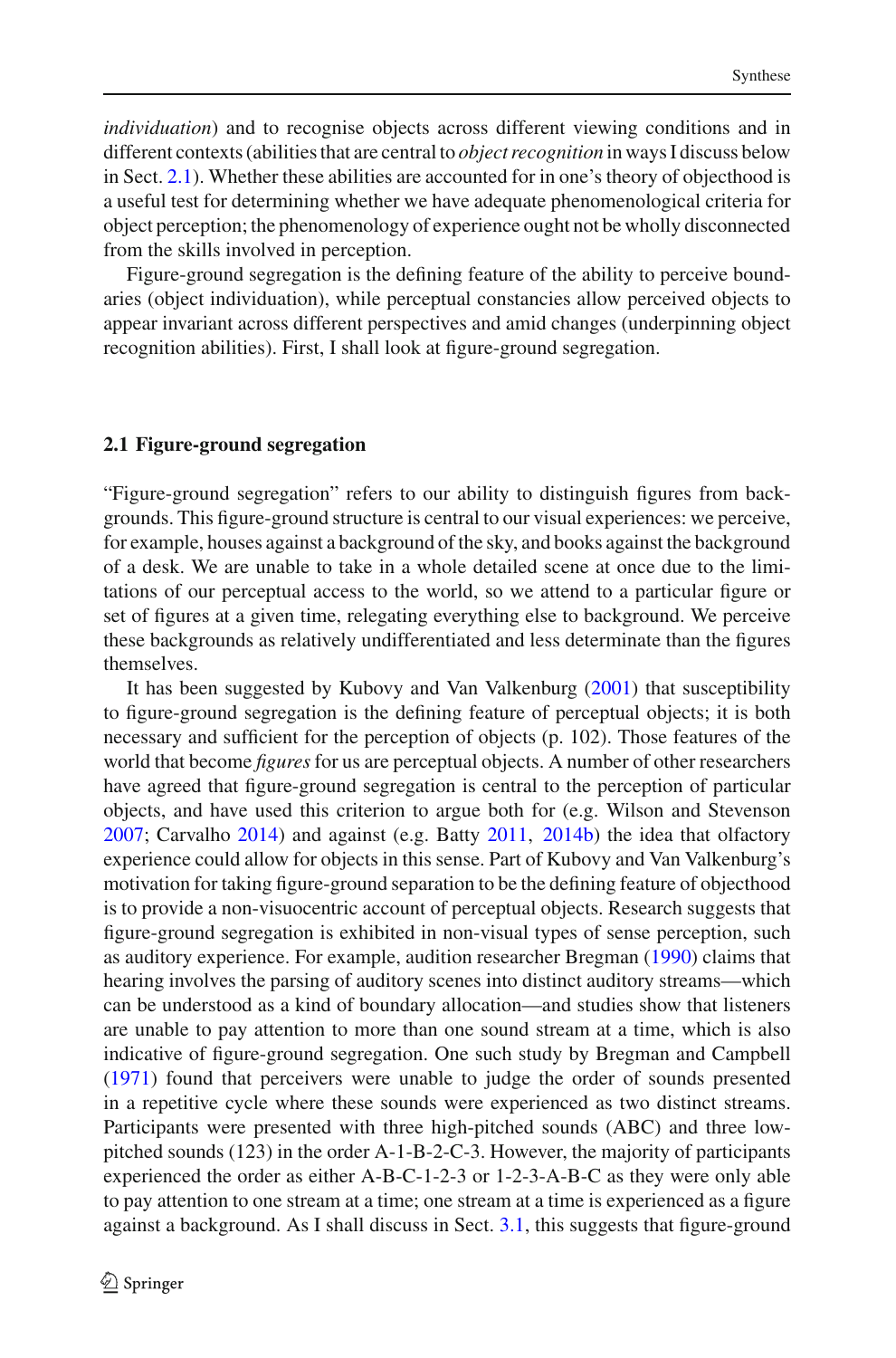segregation need not be a spatial feature of perception and can be applied to non-visual senses such as audition.

Kubovy and Van Valkenburg are right to avoid a visuocentric notion of perceptual objecthood given the similarities in how we perceive the world through different senses—e.g. both vision and audition involve figure-ground segregation, Gestalt grouping principles, and so forth. Figure-ground segregation is at the heart of 'object-individuation', and a successful phenomenological account of objectperception should highlight the importance of this capacity. Figure-ground segregation allows us to make sense of the idea that perceptual objects are discrete and have *boundaries*. In fact, figure-ground segregation is both necessary and sufficient for the exhibition in experience of boundaries (which, as suggested by the auditory case above, need not be spatial): if there is figure-ground segregation, there must be boundaries allowing the separation of the figure from background. Likewise, if we perceive something as having boundaries, this entails that we perceive it as segregated from everything else around it. Boundedness and figure-ground segregation are two sides of the same coin. Boundedness (and thus, figure-ground segregation) is certainly necessary for a robust sense perceptual objecthood that goes beyond the mere representation that there is something or other with olfactory properties in one's vicinity, but it is less clear that it is also sufficient. For full-blown perceptual objecthood we also need to recognise the object as persisting through change, which as we shall see, is crucial for object-recognition. As mentioned, the standard notion of perceptual objecthood involves the idea that these entities can—at least to some degree—survive shifts in our own perspective, movements of the objects themselves and certain changes over time. I do not think that figure-ground segregation alone gives us this.

Here are two cases in which it seems that figure-ground segregation applies, but where plausibly there isn't full-blown object perception. First, imagine the experience of standing under a railway bridge, looking up at its underside as the train passes by overhead.[4](#page-9-0) You perceive flashes of light through the gaps between the tracks as the carriages pass by. These flashes of light stand out to us against a background of the environment under the bridge. However, these flashes do not seem to be perceived as perceptual objects, but merely as differences in lighting that jump out in our experience. I do not think we ought to include these flashes as examples of perceptual objects, because if we were to do so, our notion would be extremely weak and wouldn't correspond with any normal usage of the term "object". The notion of objecthood that I am interested in here is one that involves both object individuation and object recognition abilities—the two sets of skills considered to be at the heart of objectperception. Perceiving the flashes doesn't appear to involve object recognition abilities such as tracking, amodal completion or the perception of them as persistent. Thus, nor does it involve perceptual constancies—the flashes aren't perceived as invariant across changes in perspective, but are merely transient figures that capture our attention.

A second example in which there seems to be figure-ground segregation without perceptual objecthood is the experience of an after-image following the perception of a bright light. After-images appear segregated from everything else we experience,

<span id="page-9-0"></span><sup>4</sup> With thanks to Alistair Isaac (personal communication) for providing this example.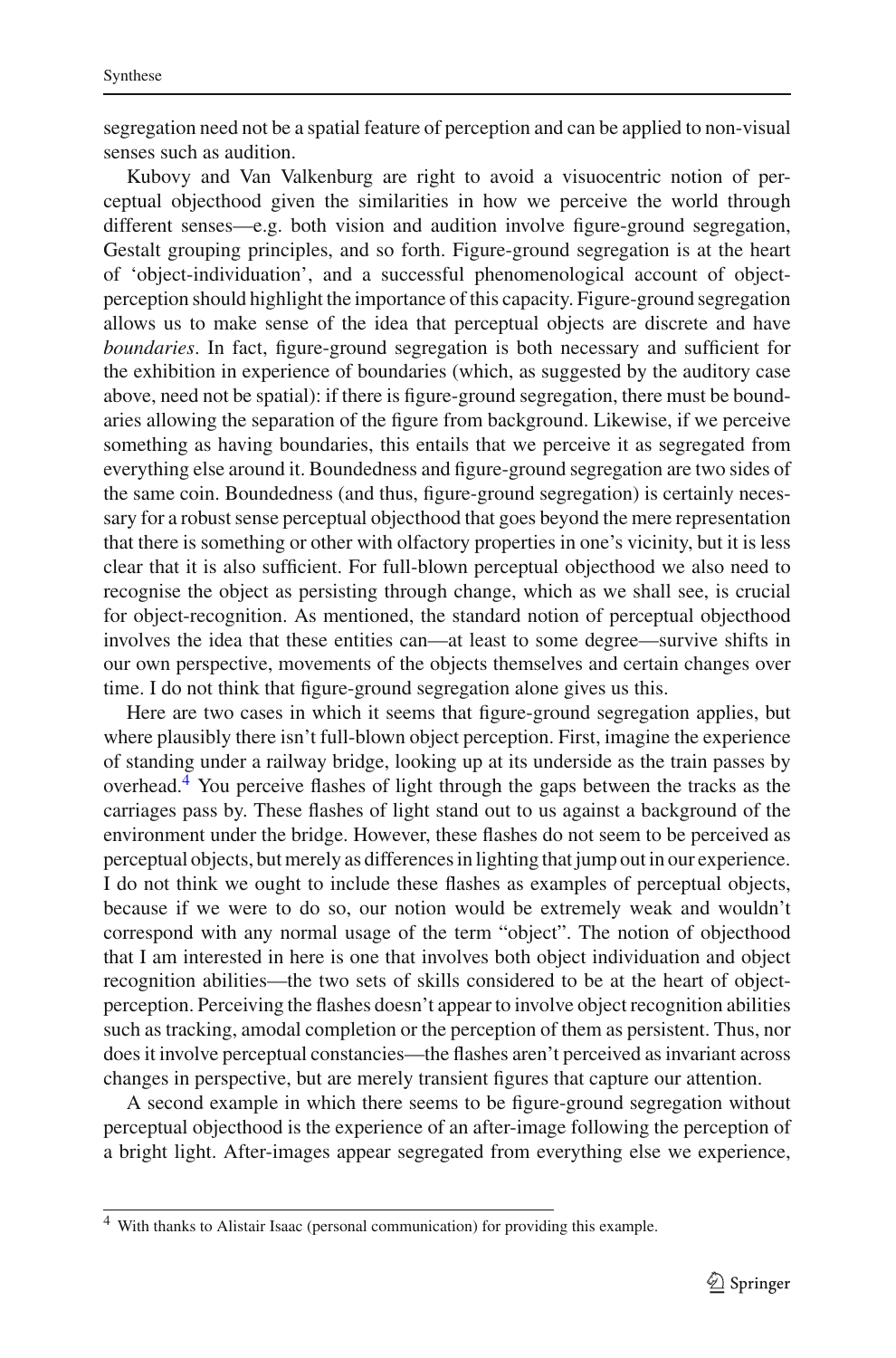allowing for figure-ground segregation. However, they don't present themselves to us as objects in the world, but instead seem overlaid on our visual field, lacking phenomenal objectivity. They continue to appear to us in whichever direction we look. Thus we do not perceive after-images as invariant amid changing sensory stimulation, because no matter how one's perspective varies, after-images do not provide different sensory input.

Figure-ground segregation is thus not sufficient for perceptual objecthood; there are counter-examples to such a theory. Kubovy and Van Valkenburg's criterion for perceptual objecthood (susceptibility to figure-ground segregation alone) is too weak to capture an important aspect of the perception of objects—the perceived entity's ability to survive changes of perspective and in the object itself. Adding the criterion of the exhibition of constancies will provide a more useful notion of objecthood, which better encapsulates what is generally meant by the term, i.e. something that persists, which we can track, and so forth. Recall O'Callaghan's assertion that "objects perceptibly persist and survive changes" [\(2016](#page-25-4), p. 1273). I shall now discuss the second criterion for perceptual objecthood—the exhibition of perceptual constancies—which will provide us with a more robust notion of perceptual objects.

#### <span id="page-10-0"></span>**2.2 Perceptual constancies**

Contra Kubovy and Van Valkenbur[g](#page-25-6) [\(2001](#page-25-6)), in my view the exhibition of *perceptual constancies* is also necessary for the perception of objects. Perceptual constancies are the invariances we perceive amid changing sensory stimulation. For example, I can perceive the invariant size of an object even if my perspective changes, giving rise to an interesting kind of duality to the experience. Consider Peacocke's [\(1983,](#page-25-11) p. 12) well-known example of seeing two trees of exactly the same size, one of which is further away than the other. There is a sense in which one of the trees *looks bigger* in that it takes up more space in the visual field, but there is another clear sense in which the trees are perceived as the same size. The perceiver sees the observer-independent size of the trees. Similarly, Noë [\(2004](#page-25-16), p. 78) observes that although a plate, in *some sense*, looks elliptical from an angle, the viewer also perceives the objective roundness of the plate. In fact, these observer independent properties are generally much easier to attend to than perspective-dependent appearances; when I look at a plate, it takes some effort to notice the elliptical appearance. A novice artist will struggle to recreate the lines and angles required for an accurate drawing, and may resort to drawing the plate as round. We are able to detect patterns and invariances as our perspective on the world shifts. Perceptual constancies are a requirement for coherent object perception. Part of what it is to perceive an object is to recognise it as the same object from different perspectives. Without such an ability, our perceptions would be extremely confusing—as soon as we moved our eyes, the world around us would appear to change.

Object recognition encompasses a range of skills that are closely connected to these perceptual constancies. It includes capacities to recognise invariance amid change along with semantic categorisation. It involves the ability to recognise tokens of the same type (for example, one might see two tomatoes and recognise a kind of sameness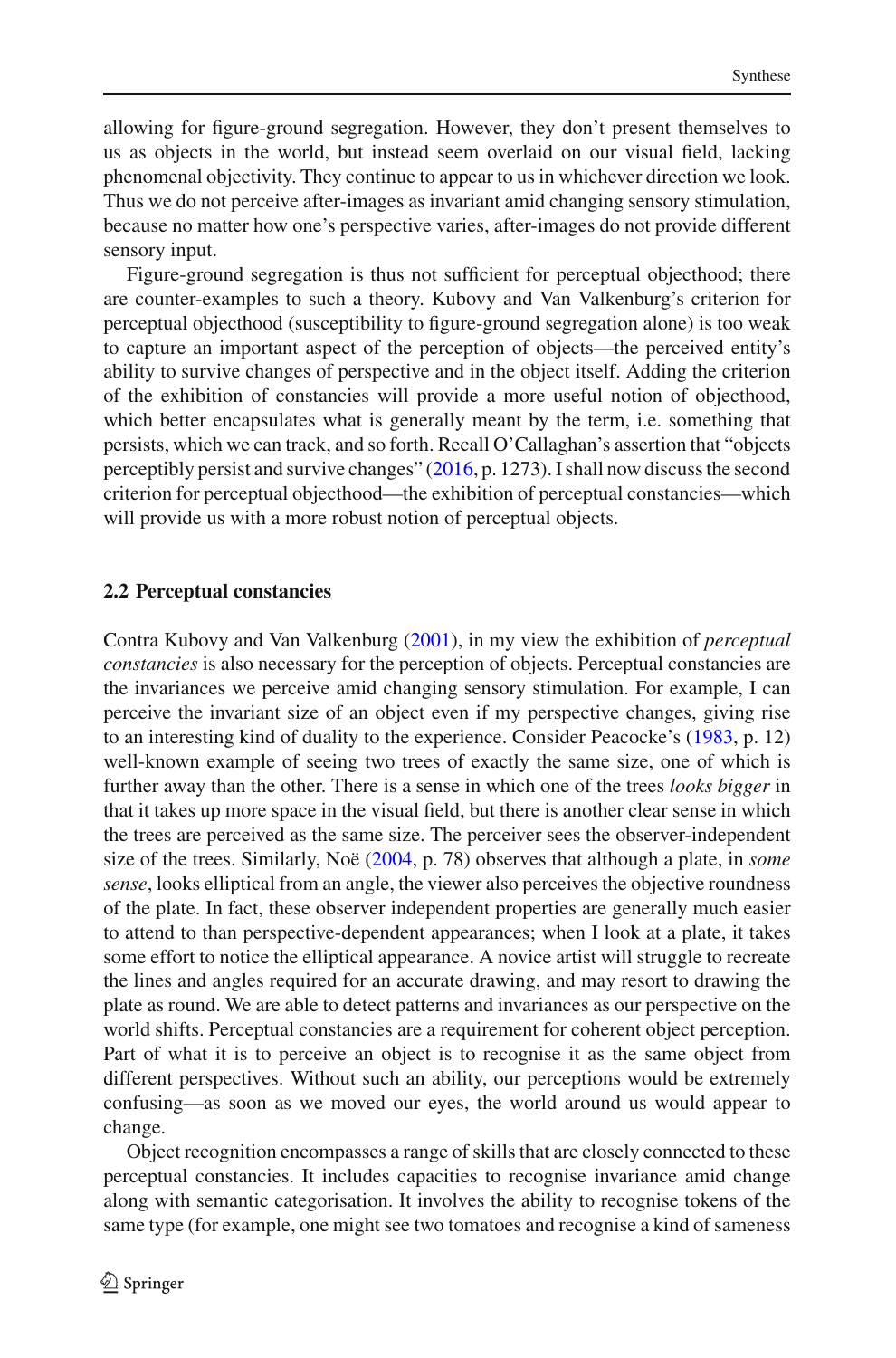among them) and also the ability to perceive objects as the same token object from one moment to the next. Thus, skills such as tracking etc. are taken as object recognition abilities. This aspect of object-perception has been emphasised by a number of olfaction researchers (e.g. Wilson and Stevenso[n](#page-25-12) [2003,](#page-25-12) [2006,](#page-25-13) [2007;](#page-25-14) Batt[y](#page-24-0) [2010a](#page-24-0)). Batty's abstract view takes there to be something akin to object recognition in the case of olfaction, even though there is no object individuation.

Perceptual constancies underpin our object-recogition abilities such as tracking, perceiving an object as persistent, and amodal completion. They are needed to perceive an object as maintaining its identity moment to moment, or to categorise objects as belonging to a particular type. Consider an example of tracking an object: I watch a car driving down the street. As I do so, the shape of the car projected onto my retina continually changes as it moves past and different aspects of the car come into view. Despite all of these dramatic perspectival changes, I do not perceive the car itself as changing shape or the colour of the car as changing when the sun reflects off different parts of it. I perceive the car as an invariant three-dimensional object of a particular colour moving in a particular direction. Without these constancy effects, it is not clear that we could track the object amid the flux of changing appearances. Likewise, it seems that these constancies are crucial in perceiving the object as persisting over time. I perceive the car as remaining the same object over time, even as my eyes move and I walk around, and as I see different aspects of the object.

Amodal completion is also closely connected to perceptual constancy. In vision, amodal completion is the perception of an object as complete even though it is not entirely visible. As in the previous cases, this seems to involve an ability to go beyond the immediate sensory evidence to perceive the overall shape of an object. We are presented with a world of whole, invariant objects rather than simply the facing sides of objects with which we are in direct sensory contact. No[ë](#page-25-17) [\(2006](#page-25-17)) notes that when one looks at a tomato, although one is only in direct sensory contact with its facing side, "[t]he visual experience of the tomato, when one takes it at face value, presents itself to one precisely as a visual experience as of a whole tomato" (p. 413). This is a case of amodal completion, and one that, according to Noë, depends upon our expectancies regarding how different aspects of the tomato would come into view if we were to change our perspective; our grasp of constancies enables the perception of whole objects despite the limitations of our perspectives. Burge [\(2010](#page-24-11) p. 417) notes that in both tracking cases and amodal completion cases we "perceptually anticipate" that which is not strictly speaking present to our senses. This also suggests a commonality with the constancy cases discussed above. Just as we are able to perceive the round shape of the plate even though this involves a kind of extrapolation from the immediate sensory evidence, we are able to perceive the tomato as whole even though we cannot strictly speaking see all of it at once. Thus, amodal completion is plausibly a special case of our ability to perceive constant aspects of the world—the object is perceived as having an invariant, complete shape despite our sensory limitations. We shall see in Sect. [3.3,](#page-22-0) that something similar applies in the case of olfaction.

While perceptual constancies are closely connected to object-recognition, there are some aspects of object-recognition that I am hesitant to include as necessary for object perception. For example, object recognition is often also taken to involve implicit object memories—the ability to recognise (at least implicitly) that an object is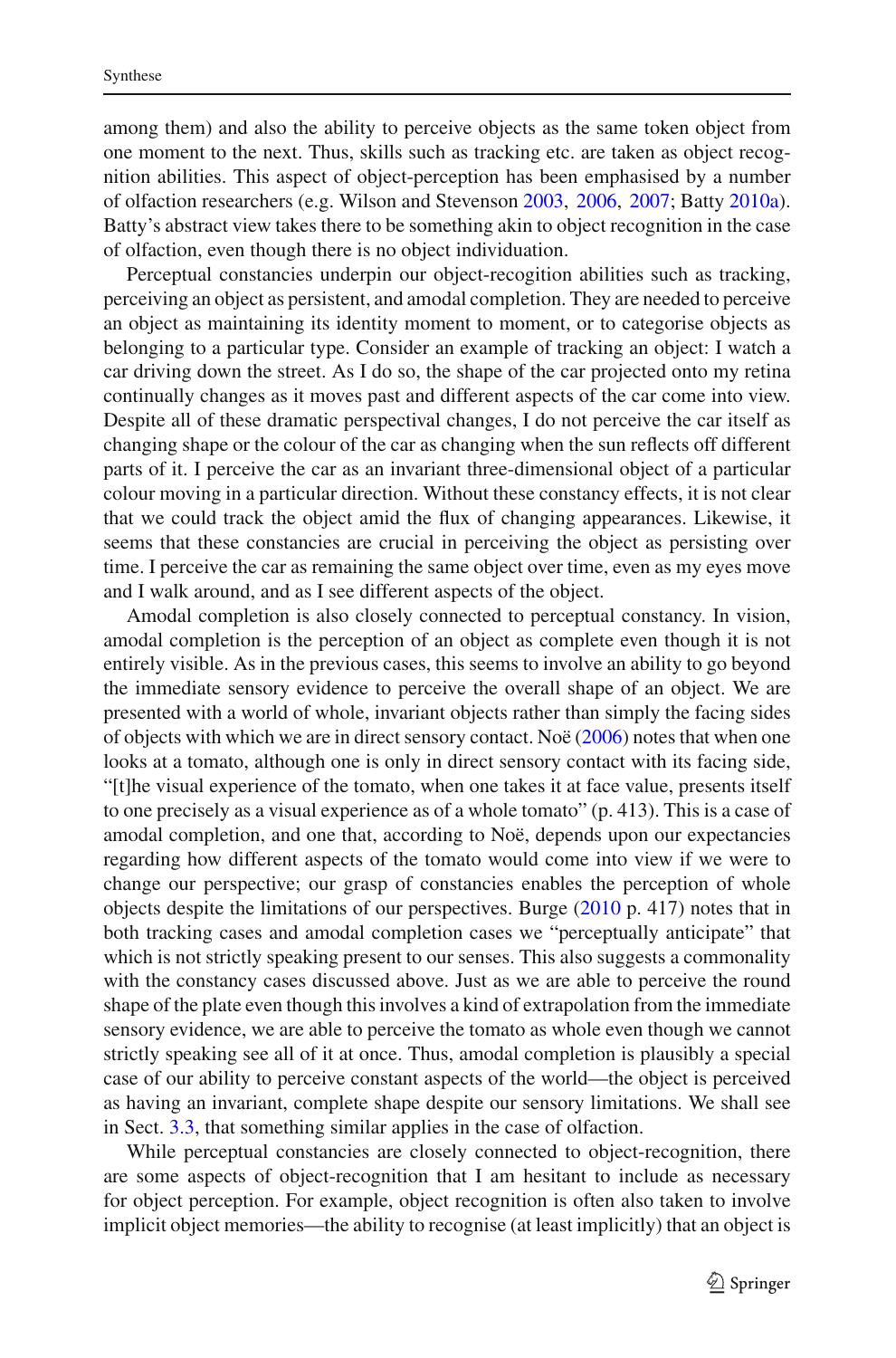of the same type as a previously experienced object. While object memories are able to influence the way we categorise objects and seemingly can even influence figureground assignments (e.g. Peterson and Gibso[n](#page-25-18) [1994\)](#page-25-18), raising interesting questions about how object-recognition and object individuation are interlinked, this aspect of object recognition does not itself appear to be necessary for the perception of objects. After all, if this were the case, it would not be possible to perceive novel objects of which no prior memories are stored. Thus, it is the perceptual constancies underpinning object recognition abilities that are necessary for the perception of objects, rather than (all aspects of) object-recognition itself. Perceptual constancies are required for achieving the initial perception of a coherent object along with feats of recognition such as tracking, persistence, and amodal completion.

Perceptual constancies have been observed across other modalities, and are intimately tied to the notion of perceptual objects across the senses. Researchers have, for example, found various constancies exhibited in auditory perception. It has been observed that the perception of sound streams involves the phenomenon of *timbre constancy*. Bregma[n](#page-24-5) [\(1990\)](#page-24-5) points out:

A friend's voice has the same perceived timbre in a quiet room as at a cocktail party. Yet at the party, the set of frequency components arising from that voice is mixed at the listener's ear with frequency components from other sources. The total spectrum of energy that reaches the ear may be significantly different in different environments. (p. 2)

We recognise invariance of timbre even though there is also a sense in we hear something quite different in a cocktail party and in a quiet room. Another example is highlighted by Matthe[n](#page-25-7) [\(2010\)](#page-25-7), who, drawing on the work of neuroscientist and musician Leviti[n](#page-25-19) [\(2006](#page-25-19)), notes that melodies retain their identity even if they are played in a different key. We recognise the sameness of the melodies amid changes. Thus, Matthen takes them to be analogous to the three-dimensional objects we perceive through vision, and describes them as a type of auditory object.

Such perceptual constancies are a necessary condition for object-perception. As noted, without such constancies, we would not be able to recognise an object as persisting amid change. We would merely experience a barrage of changing sensations rather than coherent objects. Thus, if it turns out that olfactory experience does not exhibit such constancies, smell cannot involve the perception of objects in a robust phenomenological sense. However, perceptual constancies alone are not sufficient for the perception of objects as there are types of perceptual constancies that apply to *properties*, which may not be instantiated by a particular perceived object. In particular, colour constancy may occur in cases where we do not perceive an object. One such case is provided by Kenned[y](#page-25-20) [\(2007\)](#page-25-20), who suggests that where someone is engulfed in a Ganzfeld fog, although their experience presents to them a uniform, undifferentiated colour, there may still be cases of colour constancy. "The blue as it is presented to me in a Ganzfeld fog could seem a bit thicker or smoother while still appearing to be the same color. In this sort of case, the color character of my experience changes, but I still seem to be aware of the same color. One's experience in a color-constancy Ganzfeldcase would have a significant phenomenological similarity to one's experience of an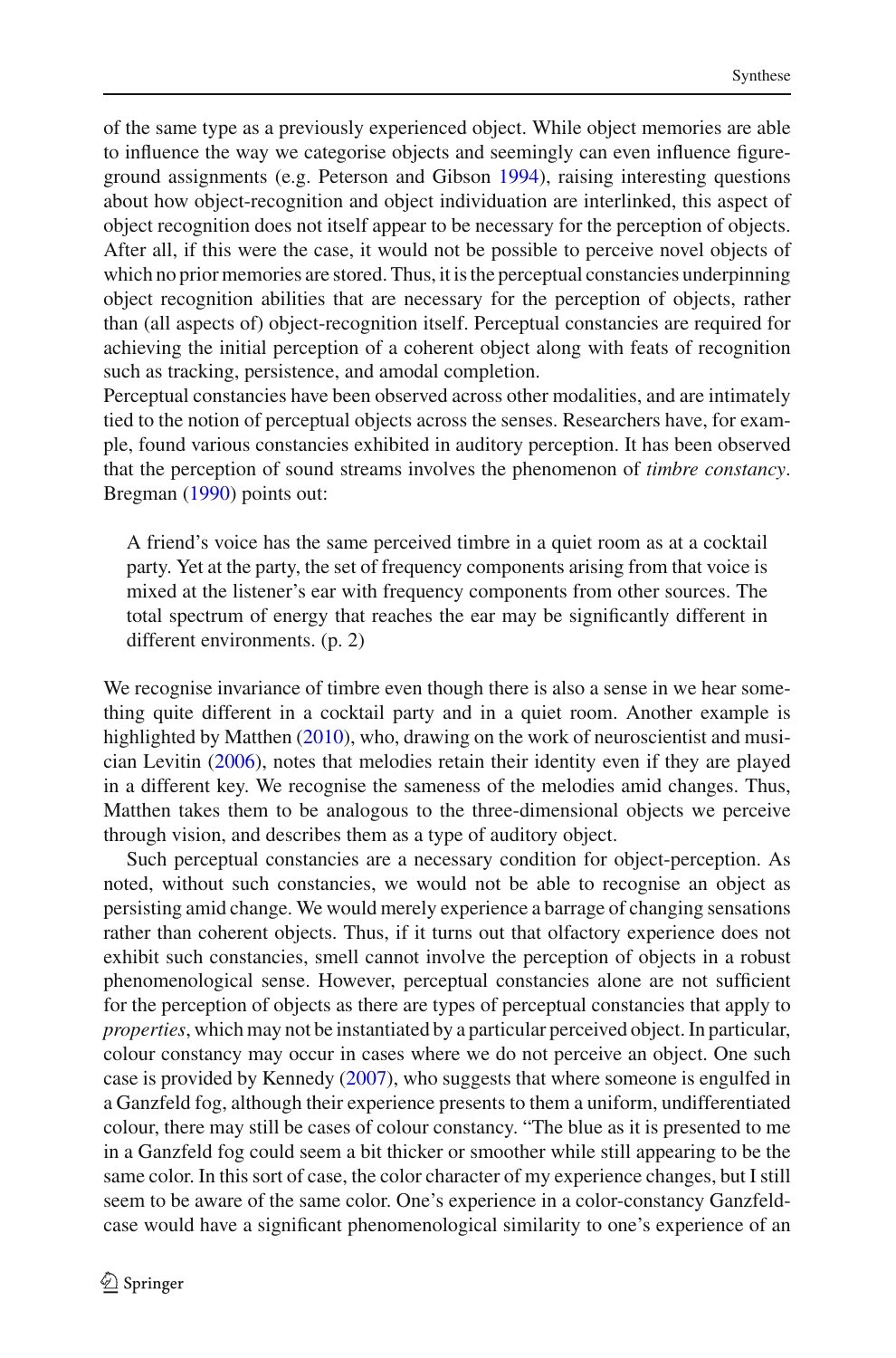object's color as constant" (p. 315). The experience of the fog doesn't present itself as of an object, and doesn't exhibit figure ground segregation, but it can still involve perceptual constancies.

If a perception involves both boundaries (figure-ground segregation) and constancies, this will be a case of full-blown object-perception in a phenomenological sense. The joint exhibition of these features in perception ensures that the putative object is perceived as discrete, bounded and that it is able to survive changes in one's perspective and movements of the object itself. This is a much stronger notion of objecthood than the non-phenomenological notion offered by Lycan and the weak existentially quantified variety offered by Batty, allowing for the perception of particular objects rather than merely some-or-other undifferentiated object. Using these conditions enables a robust, non-visuocentric notion of perceptual objecthood, which avoids the counter examples faced by Kubovy and Van Valkenburg's [\(2001](#page-25-6)) theory. Thus, plausibly susceptibility to figure-ground segregation and perceptual constancies are *jointly sufficient* for the perception of particular objects, as well as individually necessary. If I am right, then demonstrating that these features of perception are exhibited in olfaction would show there to be *olfactory objects* in a robust sense.

#### <span id="page-13-0"></span>**3 Does olfaction fulfil the criteria for perceptual objecthood?**

Here I will argue that olfactory experiences often exhibit both figure-ground segregation and perceptual constancies—and thus, we perceive discrete objects through olfaction. As we have seen, figure-ground segregation and perceptual constancies are each necessary for this kind of perceptual objecthood, and thus, if either is missing from olfactory experience, this would show that we do not perceive olfactory objects in a robust phenomenological sense. If there are perceptual constancies but not figureground segregation, this would allow for Batty's weak abstract variety of object, but not allow the perception of particular objects.

I will begin by looking at whether there is a figure-ground structure to olfactory experience. I will suggest that there can be a type of non-spatial figure-ground segregation in olfaction (Sect.  $3.1$ ), based on the Gestalt grouping principles, which have been used to provide evidence for perceptual grouping and segregation in vision and audition. Secondly, I will argue that there is also a form of spatial figure-ground segregation that applies in the case of smell (Sect. [3.2\)](#page-17-0). Then in Sect. [3.3,](#page-22-0) I will focus on perceptual constancies, which are also required for full-blown objecthood. I shall discuss empirical research and olfactory phenomenology, which suggest that there are least two types of perceptual constancy exhibited in olfactory experience, and thus, that olfaction does involve perceptual objects.

#### <span id="page-13-1"></span>**3.1 Figure-ground segregation in olfaction: an aspatial notion based on Gestalt principles**

While there has been research into audition suggesting that figure-ground segregation can occur in a temporal, rather than spatial, manner (Bregma[n](#page-24-5) [1990\)](#page-24-5), the phenomenon is often still described in explicitly spatial terms. For example, Batt[y](#page-24-4) [\(2014b\)](#page-24-4) asserts: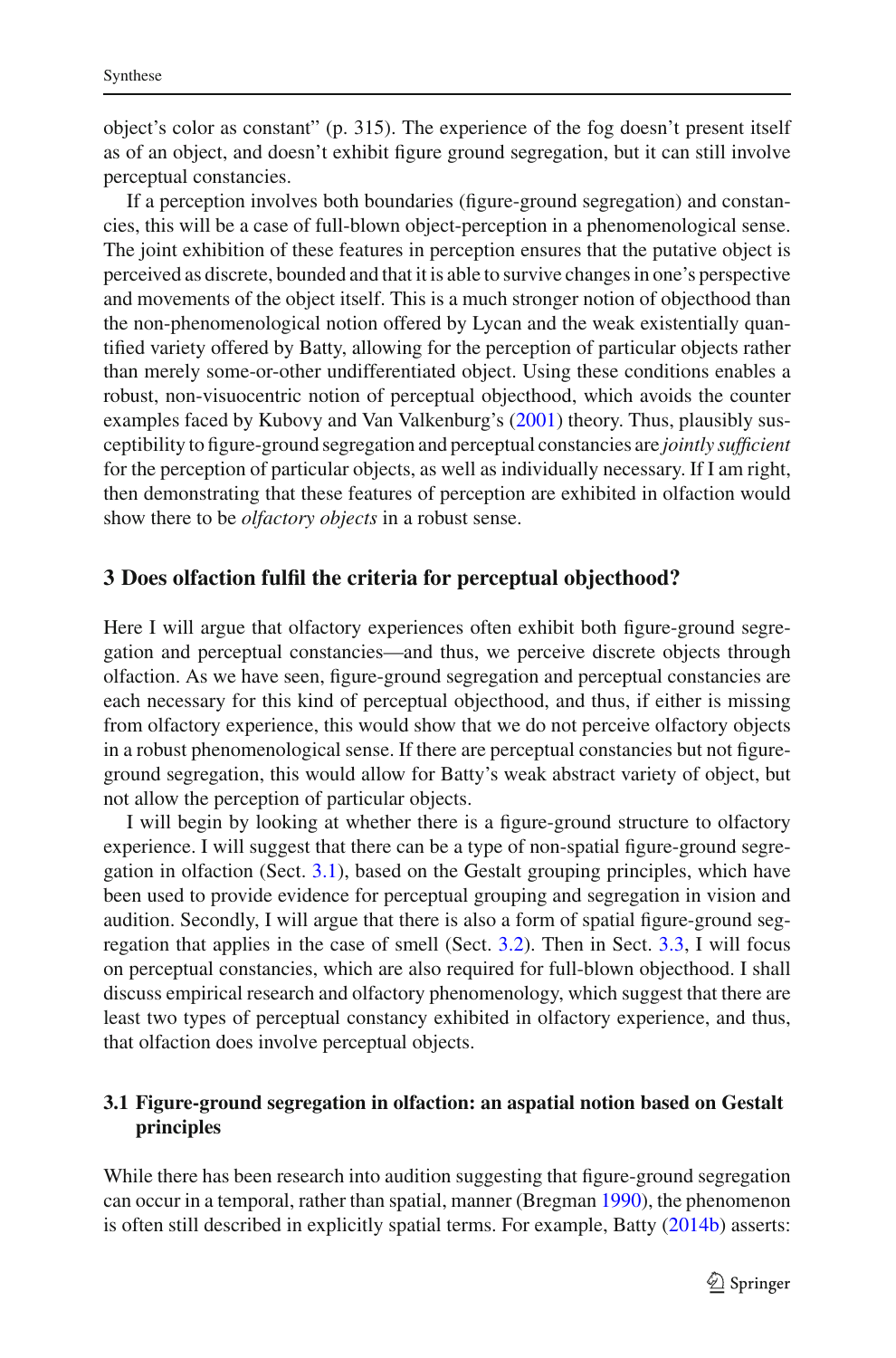"In those types of experience in which we think of figure-ground segregation as achieved—vision, audition and touch, for example—we do so on the basis of the richness of its spatial representation" (p. 10). Visual experience provides a paradigmatic example of this kind of rich spatiality, presenting us with clearly bounded, spatially arrayed objects that we distinguish from each other and from the background. Olfaction doesn't ostensibly do this and as mentioned above, many researchers consider olfaction to be aspatial or spatially undifferentiated (Lyca[n](#page-25-2) [2000;](#page-25-2) Matthe[n](#page-25-0) [2005](#page-25-0); Wilson and Stevenso[n](#page-25-13) [2006;](#page-25-13) Batt[y](#page-24-2) [2011](#page-24-2), [2014b\)](#page-24-4). It therefore remains highly controversial whether olfaction achieves figure-ground segregation.

Researchers that have argued in favour of olfactory figure-ground segregation include Wilson and Stevenso[n](#page-25-13) [\(2006,](#page-25-13) [2007](#page-25-14)), Carvalh[o](#page-24-7) [\(2014\)](#page-24-7) and Youn[g](#page-25-9) [\(2016](#page-25-9)). Wilson and Stevenso[n](#page-25-13) [\(2006](#page-25-13), [2007\)](#page-25-14) and Carvalh[o](#page-24-7) [\(2014](#page-24-7)) have broadly similar accounts of olfactory figure-ground segregation. They suggest that we should understand figureground segregation in smell as being an ability to perceive an individual odour against a background of other odorants. Carvalho says: "for one of these odors to be experienced as such, as the odor that it is, the olfactory system needs to be able to extract a very complex blend against a background of irrelevant odorants and competing olfactory objects" [\(2014](#page-24-7), p. 63). For example, intuitively, when I walk into a coffee shop, I can perceive a unified coffee odour despite there also being a complex blend of odorants from cleaning products, food, perfume and so forth. We perceive the coffee as a "unitary percept" (Wilson and Stevenso[n](#page-25-13) [2006\)](#page-25-13), which then stands out against the other odorants in the air. Batty takes these sorts of arguments to rely on the idea that the coffee odour has "experiential prominence" [\(2014a,](#page-24-3) [2014b\)](#page-24-4), and argues that her own approach is equally well-placed to explain the experiential prominence of the coffee smell.

Recall, Batty believes that olfactory experience is just too "smudgy" to involve bounded, discrete objects. Rather than particular objects, olfactory experience only represents olfactory properties instantiated by some-or-other object "here" in one's vicinity. She takes "here" to be an undifferentiated location, claiming that we do not distinguish where the smell is instantiated from where it is not [\(2010a,](#page-24-0) p. 9). The content of olfactory experience is thus indexical (in that odours are experienced as "here") and abstract in the sense that rather than representing particular objects they simply represent "that there is something or other here with certain properties" (Batt[y](#page-24-2) [2011,](#page-24-2) p. 170). She takes olfactory experience itself to be silent on which odour instantiates which olfactory property (since she denies there is object individuation in olfaction). If one can smell coffee and perfume, for Batty the experience will merely report that it smells perfumey and coffee-like here (see [2010a](#page-24-0), p. 534; [2011](#page-24-2), pp. 166–167). If certain aspects of one's experience are especially prominent (say the coffee smell sticks out to the perceiver over the perfumey smell), for Batty, this will be a case of experiential prominence, which need not be understood as a kind of figure-ground segregation. This could merely be a case of certain properties being experienced as more prominent than other properties of some-or-other object, and this could be explained in terms of attention/expectation, or the mechanisms of learning and memory, without the need to attribute figure-ground effects and discrete objects to the experience [\(2014a,](#page-24-3) p. 237). Thus, Batty claims that her abstract view is, prima facie, equally well equipped to explain our olfactory experiences.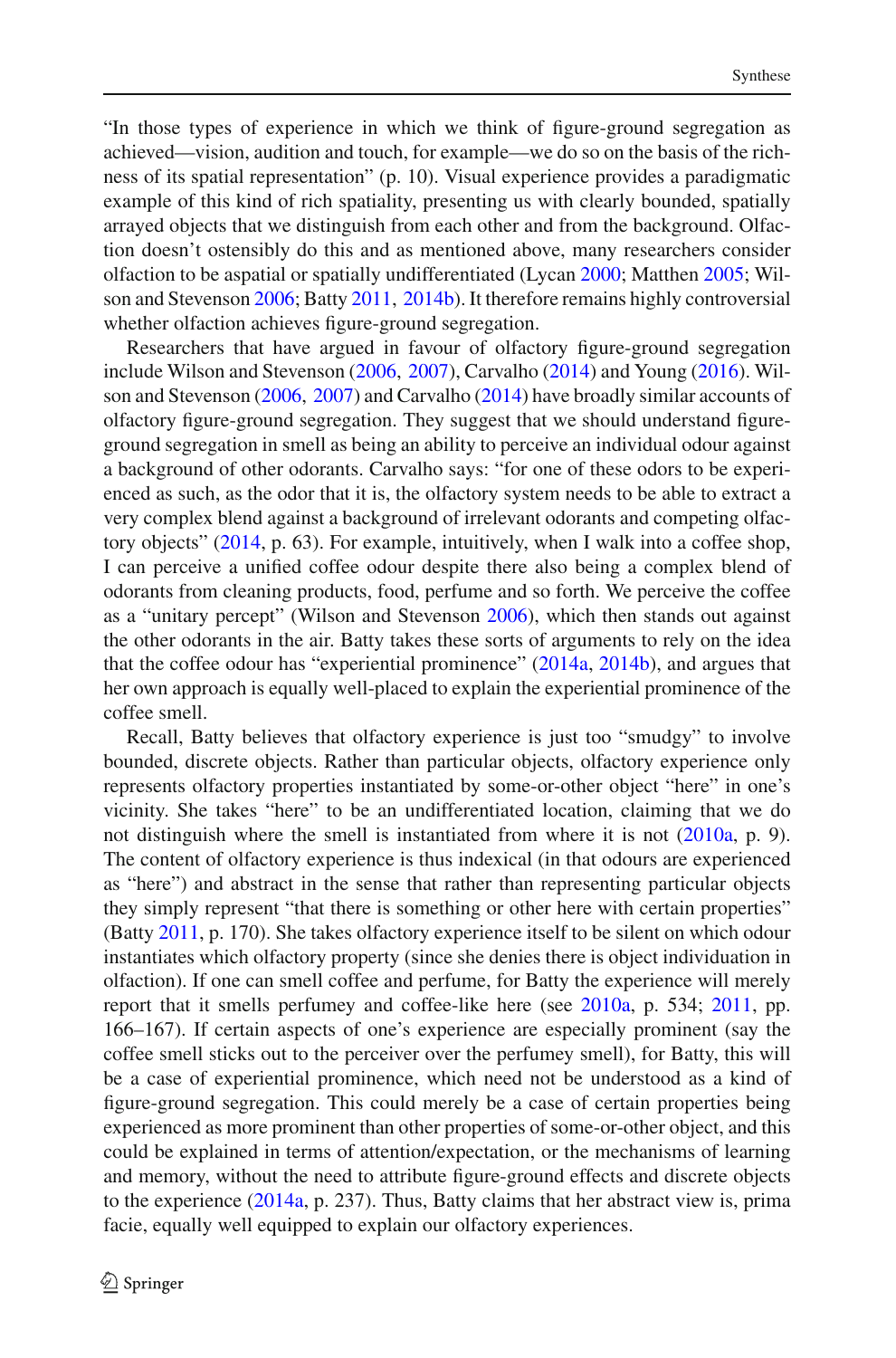If Batty is right, how ought we decide whether olfactory perception involves figureground segregation? It appears that relying upon experiential prominence, as Wilson and Stevenso[n](#page-25-13) [\(2006](#page-25-13), [2007\)](#page-25-14) and Carvalh[o](#page-24-7) [\(2014\)](#page-24-7) do, will alone not suffice to establish this. As mentioned, much of the motivation for object-talk in perception is the interesting set of commonalities among our perceptual processes and the entities we perceive as grouped. The Gestalt psychologists uncovered a range of principles that govern when we perceive stimulus features as bounded and discrete (and thus exhibiting figure-ground segregation). These principles may be useful in determining whether figure-ground segregation is exhibited in the olfactory case because if they apply, this would suggest that groupings and segregations analogous to those in the other senses are occurring. A robust notion of olfactory figure-ground segregation ought to bear a resemblance to the way separations of figure and ground occur in the other senses, especially as people's intuitions on this point seem to differ a great deal.

The Gestalt psychologists placed phenomenal experience at the heart of their approach to the mind. They believed that we do not first experience disjointed sensations, but rather an organised field of structured wholes, segregated from everything else around them, and sought to uncover stimulus features that determine how the perceptual field is organised. Wertheime[r](#page-25-5) [\(1923/1938\)](#page-25-5) outlined aspects of a stimulus that influence perceptual organisation, giving rise to a range of grouping principles such as similarity, proximity, common fate and good form (the law of Prägnanz). For example, in the case of the principle of similarity: items that are similar in colour, shape, texture, etc. are more likely to be visually grouped. The Gestalt psychologists found that these grouping principles exerted a significant influence on the way that people perceive visual displays (e.g. Wertheime[r](#page-25-5) [1923/1938](#page-25-5)), and it has been found that all of these principles are also applicable to auditory perception (e.g. Bregma[n](#page-24-5) [1990\)](#page-24-5).

If olfaction only allowed the perception of nebulous properties (Matthe[n](#page-25-0) [2005\)](#page-25-0) or merely the weak sense of existentially quantified objecthood advocated by Batty, olfactory experience would not involve structured wholes segregated from everything else around them. If the Gestalt principles of perceptual organisation apply to the objects/features we perceive through smell, this would be a good reason for describing olfaction as exhibiting figure-ground segregation. It would demonstrate clear similarities to the pre-established notions of visual and auditory figure-ground segregation, and would suggest that perceptual organisation in olfaction occurs in ways analogous to the other senses. In fact, there is evidence that, even disregarding any potential spatial import in olfactory experience, several of these principles apply.<sup>5</sup>

<span id="page-15-0"></span><sup>5</sup> Other Gestalt principles may well also apply in the olfactory case, but there is limited research in this area. The principle of common fate says that we are more likely to perceive elements that move together as being grouped. Bregman [\(1990](#page-24-5), p. 249), however, suggested that this principle can be expanded to include elements that *change* together in proportional and synchronous ways. He says that would show this principle to be applicable to audition, in cases where, for example, two frequency components changed synchronously by proportional amounts and were therefore likely to be perceived as grouped. Olfactory experiences, like auditory ones, rely heavily on the temporal extension, unfolding over time in important ways. It would be interesting to see if something analogous occurs in the case of smell. It is plausible that experiencing odorants as changing in a synchronous manner would result in a greater likelihood of grouping, but as far as I am aware there is no research exploring this issue. The applicability of at least some of the principles does, nevertheless, add empirical support to the view that olfaction involves figure-ground segregation.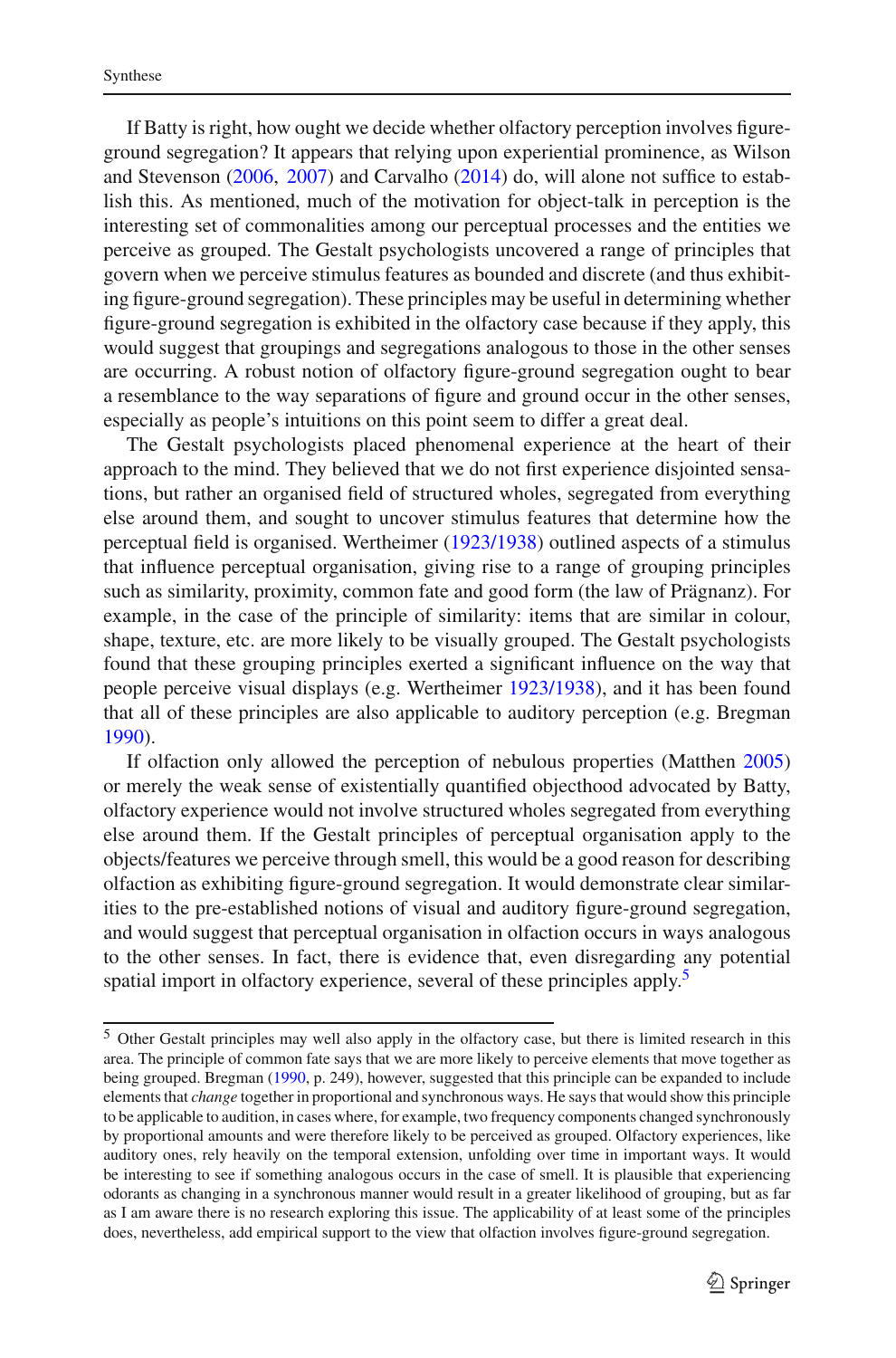*Principle of Similarity* The principle of similarity states that we tend to group similar aspects of a stimulus together. There are some issues in assessing how we are to determine whether items are *similar,* but generally it is assumed that parts of a stimulus that, for example, share the same colour or shape are more similar (at least in these respects) than those that don't. For example, in the case of vision, two red dots are more likely to be grouped into a structured whole than a red and a blue dot. These sorts of specific cases of similarity are taken to be instantiations of a broader principle of similarity.<sup>[6](#page-16-0)</sup> There is evidence that something analogous is applicable in the case of olfaction. Research shows that mixtures of similarly smelling components are more likely to be perceived as having unified, novel olfactory qualities than mixtures of dissimilar components. In cases where the components smell dissimilar it is generally easier to individuate them and perceive them as separate than in the cases where the individual odorants smell similar (Wiltrout et al[.](#page-25-21) [2003](#page-25-21); see Youn[g](#page-25-9) [2016](#page-25-9) for further discussion). This seems to be an instance of perceptual grouping based on similarity, and lends weight to the idea that figure-ground segregation occurs in olfaction.

*Principle of Proximity* Another of the Gestalt Principles is the law of proximity, which states that elements that are closer together are more likely to be perceived as grouped. Generally, in the visual case, this is simply measured by manipulating distances between aspects of the input image. For example, studies show that dots that are clustered closely together are more likely to be perceived as grouped together into a unified figure (e.g. Compton and Loga[n](#page-24-12) [1993\)](#page-24-12). In audition, Bregma[n](#page-24-5) [\(1990\)](#page-24-5) suggests that an analogue of this is separation in time (p. 19). One manifestation of this principle in audition is that concurrent onset of sounds provides a good indication that they are members of the same stream, while different start times can signal different streams (O'Callagha[n](#page-25-22) [2008,](#page-25-22) p. 822). Separation in time seems to also be relevant in the olfactory case, as there is evidence that suggests that (as in audition) concurrent onset of olfactory stimuli increases the chance of us perceiving them as belonging together. Studies show that in multimodal flavour-smell interactions, simultaneous onset makes them more likely to be integrated (Pfeiffer et al[.](#page-25-23) [2005](#page-25-23); Stevenso[n](#page-25-8) [2014](#page-25-8)). While this hasn't been directly tested in the non-multisensory olfactory case, it is very plausible that something similar would apply. I take this to be indirect evidence of the law of proximity applying in the case of olfaction.

*Principle of Good Form* Another principle that is worth considering is the principle of good form or "Prägnanz"—an overarching Gestalt principle that is often said to

<span id="page-16-0"></span><sup>6</sup> These kinds of simple visual examples have the potential to be misleading. In the case of grouping together dots, the individual dots may *themselves* be perceived as figures against a background in some cases (presumably based in part on further grouping principles), but they are also often perceptually combined into larger perceived objects. Thus, it may be ambiguous whether we perceive an individual dot as a figure against a background or the larger grouping of dots as a figure (perhaps like cases of bi-stable figure-ground perception such as Rubin's "vase-or-face" image, which can be perceived according to two distinct figureground interpretations). In many cases, however, there isn't such an ambiguity. Plausibly, part of the reason we perceive a tomato as a unified, bounded object is because of the similar shades of red across different parts of it. In such cases we don't perceive one patch of the tomato as itself a figure against a background, even though it may be possible to attend to one patch of it. Likewise, in the case of olfactory grouping by similarity, the perception is of a unified odour, and even if it may be possible in some instances to attend to different aspects of the odour, these aspects don't seem to be segregated from the whole. Thanks to an anonymous referee for pushing me on this issue.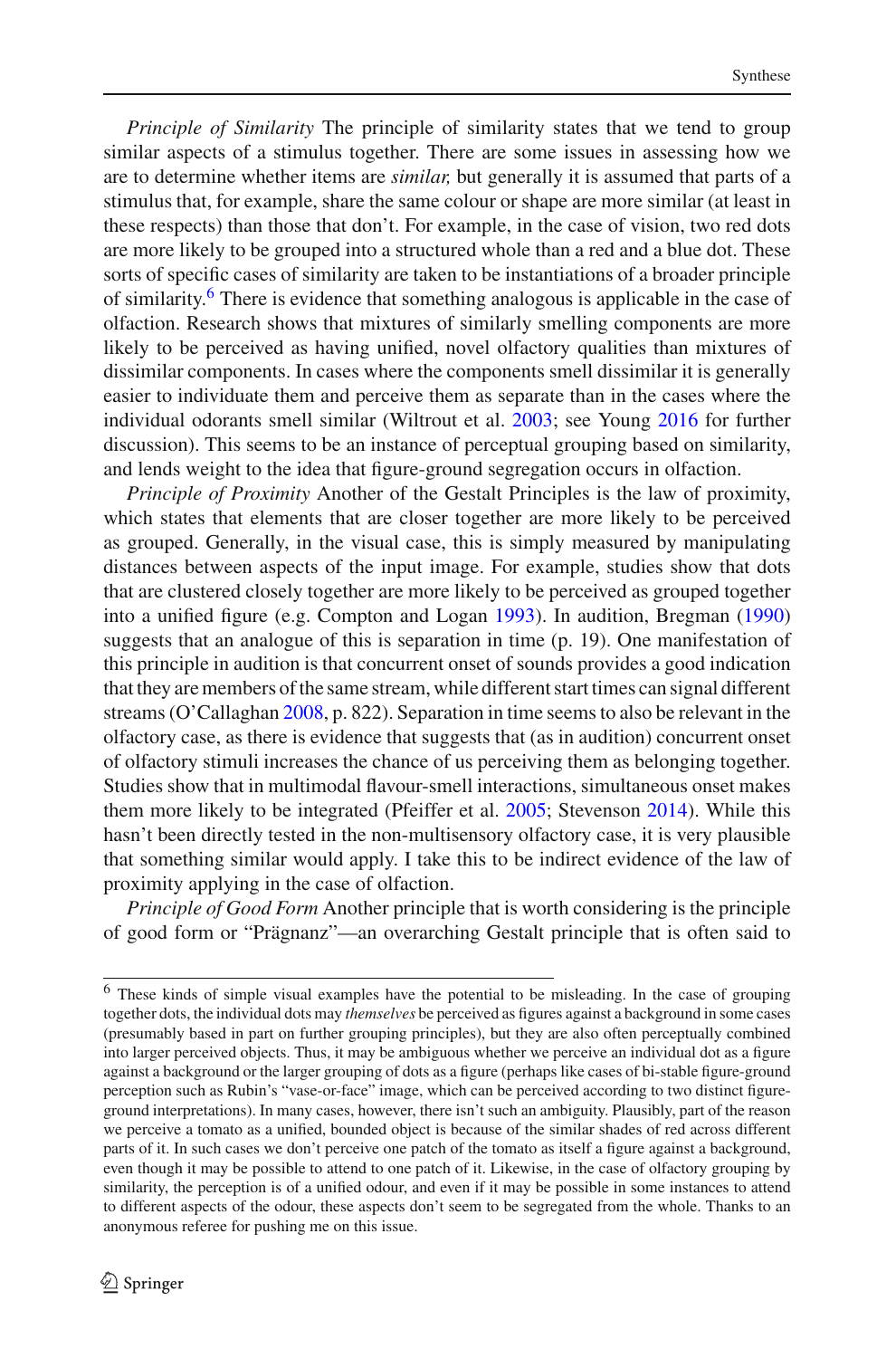encompass the other grouping principles. This states that we are more likely perceptually group together assemblies of parts that are coherent, balanced, simple, and so forth. We generally group together elements into the simplest and most internally coherent figures that are compatible with the available sensory information. Intuitively, *good form* is something that can be achieved in the olfactory domain. Perfumery provides an example of this, and suggests that good form aids in the grouping of odours. Perfume manufacturers seek to develop well-balanced fragrances, combining top, middle and base notes to obtain a *perfume accord.* An accord is a blend of notes that produces a harmonious odour, in which the notes lose their individual identity and are perceived as unified. Perfume accords are plausibly bounded and segregated from other scents, and good form seems to be an important factor in achieving this. The balance, harmony and internal coherence exhibited by these accords is crucial to the perception a unified scent.

These examples highlight that several of the Gestalt principles apply in the case of olfaction, influencing whether we perceive olfactory features as unified and discrete. This doesn't look like mere experiential prominence but rather, olfactory experience seems to be organised in ways analogous to in the other senses. Thus, there is good reason to apply the notion of figure-ground segregation to olfactory perception. Importantly, if the evidence I have provided does indicate that the several of the Gestalt principles apply to smell (thus providing evidence for figure-ground segregation), they seem to apply in a non-spatial manner. In the next section, I will argue that in addition to this type of figure-ground segregation, olfaction also exhibits a form of *spatial* figure-ground segregation.

#### <span id="page-17-0"></span>**3.2 Figure-ground segregation and the spatiality of olfaction**

We have seen that there are reasons to think that, as in the auditory case, there is a nonspatial form of figure-ground segregation in olfaction. However, some researchers have rejected the idea of non-spatial figure-ground segregation, suggesting that the notion should be reserved for instances of spatial discrimination (which is usually thought to preclude olfaction). Batt[y](#page-24-4) [\(2014b\)](#page-24-4) argues that we need a spatial account of figure-ground segregation in order to make interesting comparisons between human and non-human olfactory perceptions. In particular, it is clear that some animals have a *directional* sense of smell. Batty notes that the hammerhead shark's sense of smell enables it to immediately turn in the direction of the source of a blood odour (p. 10). Moreover, its nasal cavities are far apart, giving it a stereo sense of smell. According to Batty, the shark's sense of smell can rightly be said to involve a kind of (spatial) figure-ground segregation, while ours cannot. She says, "If we are to account for the difference between us and the hammerhead, then, we require the spatial notion of figure-ground segregation" (*ibid.)*. This ability to immediately detect the direction from which the blood arrives is, she claims, analogous to our ability to detect the location of a sound in audition (*ibid.*).

Batty's argument is primarily pragmatic; it is based on the alleged utility of reserving the term "figure-ground segregation" for spatial types of perception. Extending the term to non-spatial cases, she thinks, threatens its usefulness in accounting for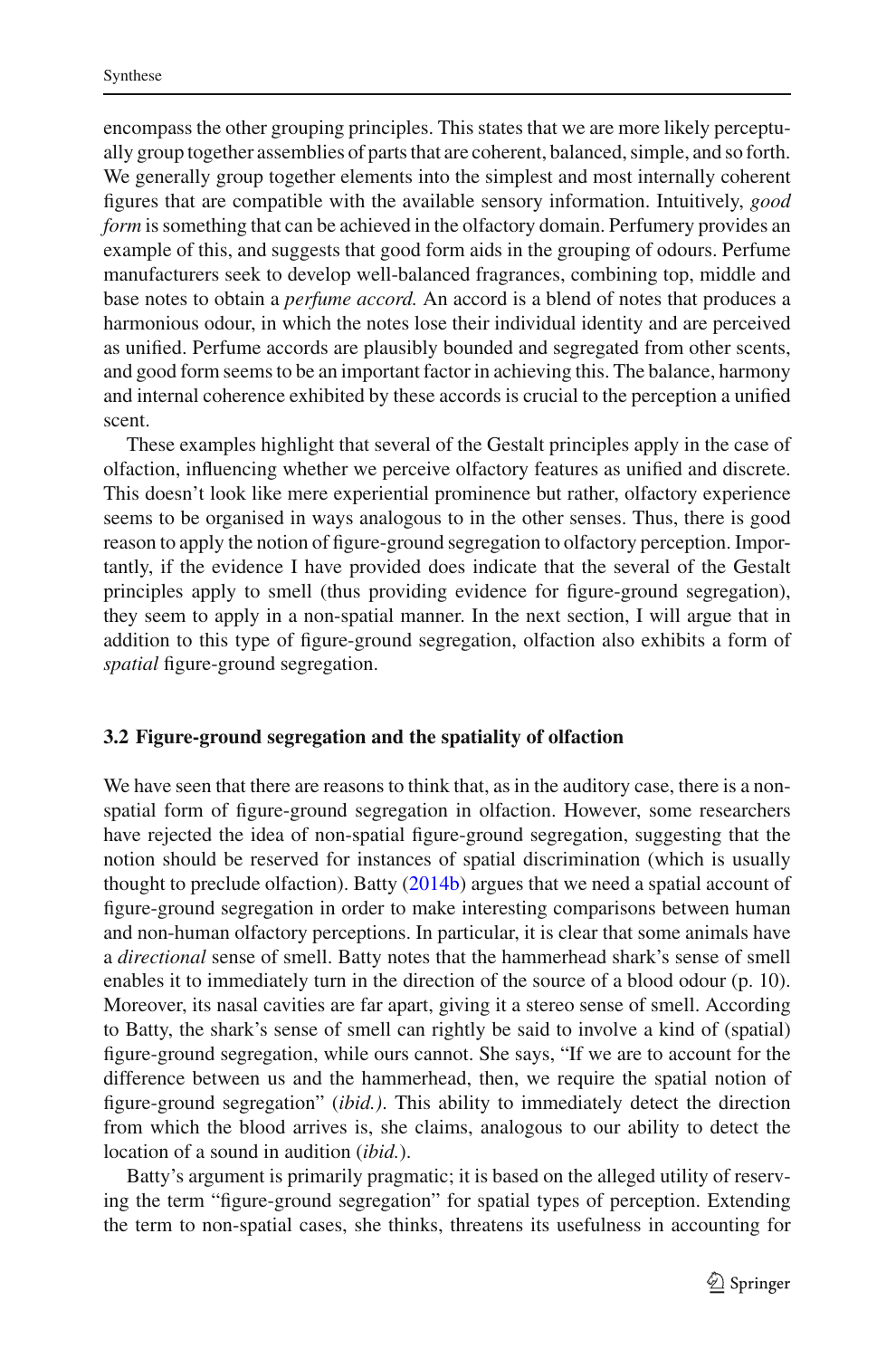differences between varied types of perception (such as human olfaction and that of the shark). As we have seen, Bregma[n](#page-24-5) [\(1990](#page-24-5)) and others have claimed that there are important notions of figure-ground segregation that aren't reliant on spatial features, allowing us, for example, to make sense of how we perceive distinct sound streams. While audition does, as Batty notes, enable us to spatially locate objects and events in the environment, it also appears to be governed by a myriad of Gestalt grouping principles that are heavily reliant on temporal and non-spatial features. These principles provide evidence of non-spatial figure-ground effects in audition. Furthermore, we have seen that at least some of these Gestalt principles apply to olfaction also. Nevertheless, even if one were to reserve the notion of figure-ground segregation for spatial cases, we will see that it can still apply to olfactory experience. Thus, here I also disagree with Wilson and Stevenso[n](#page-25-13) [\(2006,](#page-25-13) [2007\)](#page-25-14) and Carvalh[o](#page-24-7) [\(2014](#page-24-7)), who think only non-spatial figure-ground segregation occurs in olfaction, and others such as Lyca[n](#page-25-2) [\(2000\)](#page-25-2) and Matthe[n](#page-25-0) [\(2005\)](#page-25-0) who reject any kind of figure-ground segregation in olfaction. In what follows, I will respond to Batty and argue that spatial olfactory figure-ground segregation is at least sometimes achieved. In order to see that olfaction does provide us with spatial information, we need to first understand that bodily activity is required to have any kind of olfactory experience and that tactile inputs can give rise to olfactory phenomenology.

A clear sense in which olfaction involves (a minimal kind of) bodily movement is through the act of sniffing. Empirical research demonstrates that the act of inhalation is necessary to have any olfactory experience whatsoever. Proet[z](#page-25-24) [\(1941\)](#page-25-24) highlighted the necessity of airflow through the nostrils by pouring a solution of eau de cologne into the nostrils of his students, noting that this did not give rise to an olfactory perception: "Although it obviously reaches his olfactory area he will not detect the odor" (p. 366). Further evidence for the necessity of the inhalation comes from Bocca et al[.](#page-24-13) [\(1965](#page-24-13)), who intravenously injected odorants into subjects. Odorants were delivered to the epithelium via the blood stream, but subjects did not perceive any odour except for when they sniffed and breathed normally through the nose. Thus, the act of inhalation is crucial for olfactory experience, with some taking the sniff to be "as integral to olfactory perception as the eye movement is to visual perception" (Mainland and Sobe[l](#page-25-25) [2006,](#page-25-25) p. 1). In addition, evidence suggests that multiple sniffs are needed to differentiate odours (Mainland and Sobe[l](#page-25-25) [2006\)](#page-25-25). Thus, we ought to acknowledge the role of this kind of temporally extended olfactory exploration in considering whether figure-ground segregation is achieved.

Active sniffing also appears to offer us more spatial information than has generally been supposed. A conservative endorsement of spatiality in olfactory experience comes from Louise Richardso[n](#page-25-10) [\(2013\)](#page-25-10). She argues that the act of sniffing causes us to perceive smell in an *exteroceptive* manner: we perceive odours as being brought *into* the nose from the *outside*. In this way, smell differs from bodily sensations like pain, for example. Richardson doesn't think that distance and direction are represented in olfactory experiences, claiming that they are more akin to the tactile experience of a breeze blowing against your face: "One is not aware of some distance that the air that touches your face has travelled. But nevertheless, it does seem as if the breeze is coming to the body from somewhere beyond it—from without" (p. 411). This is an interesting analogy because it appears to actually highlight nearly the opposite of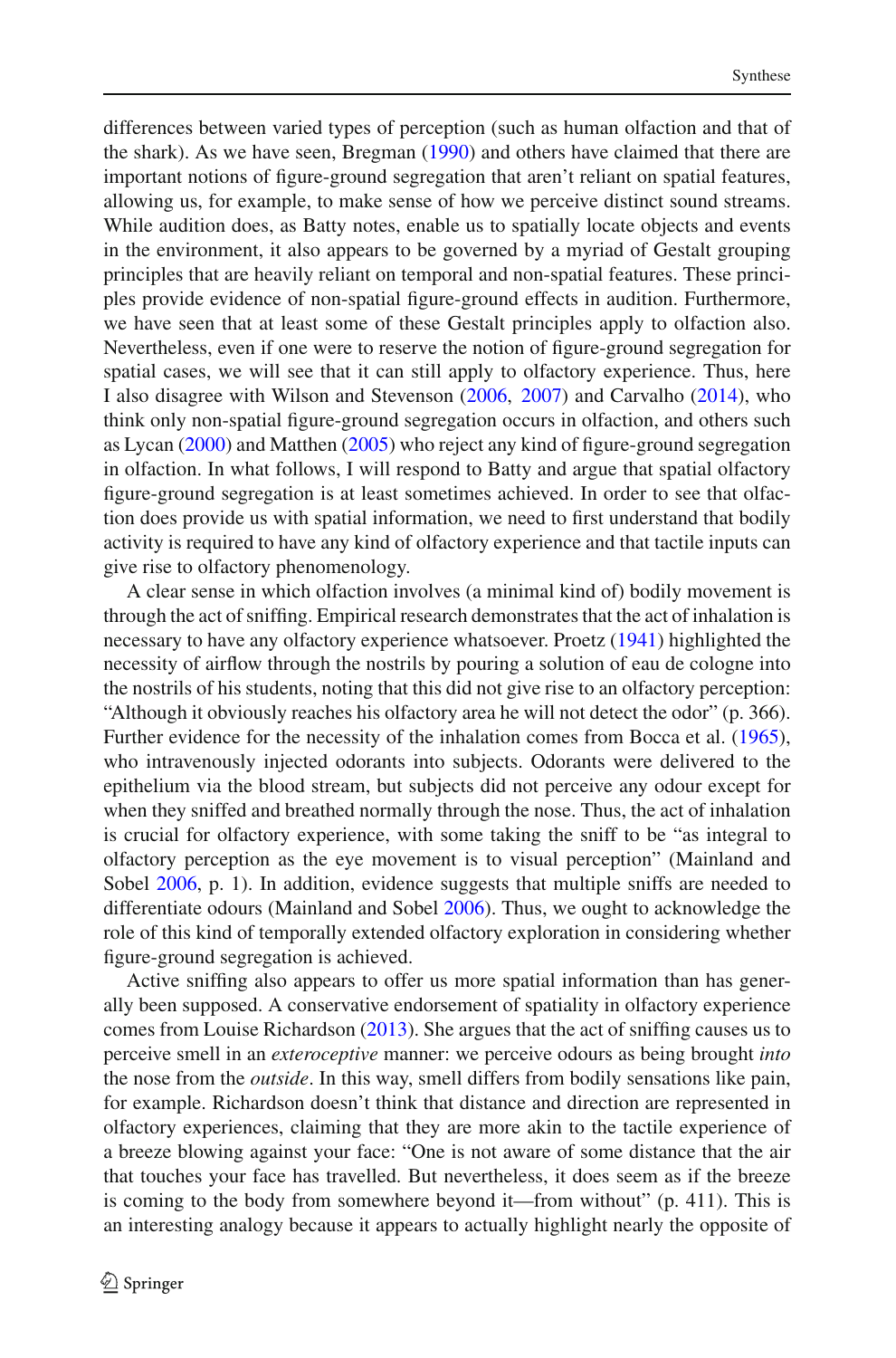what Richardson claims. We *can* learn about direction (although perhaps not distance) from air blowing into your face. Wind might hit my left cheek, but not my right cheek, giving me information about which direction it is coming from. Something similar might hold in certain cases of olfaction.

In fact, Roberts [\(2015](#page-25-15)) uses this line of thought—and a similar example—in arguing in favour of spatial content in olfaction. He asserts:

Firstly, consider that some odours arrive on the breeze, and are experienced as such. Directional ventilation can add a dimension of spatial content that is missing in olfactory encounters with static air, permitting the subject to smell where an odour is coming from. A scent that is carried by a current that is felt upon the left hand side of one's face can, plausibly, be perceptually localised to that direction… (p. 408)

The example of odours carried on a breeze seems to show that there can be directional content in olfaction. This goes beyond the exteroceptivity that Richardson highlights, illustrating the beginnings of a more robust account of spatial olfaction.

As well as the case of odours arriving on a breeze, there are empirical studies that indicate that we can gain some directional information through smelling by stimulation of the trigeminal nerve (Kobal et al[.](#page-25-26) [1989\)](#page-25-26)—a nerve involved in activity such as chewing and responsible for (what are usually considered to be) tactile and pain sensations in the face. It might be protested that these directional experiences aren't truly olfactory, given the involvement of trigeminal or other types of tactile (in the breeze case) stimulation. However, as Roberts (*ibid.*) points out, it seems to be a mistake to think that there is ever "pure olfaction" devoid of input from the other senses (p. 418, fn. 17). As we have seen, the act of smelling *always* involves bodily movement in the form of the sniff, which like the experience of a breeze hitting us, involves a degree of tactile stimulation. If we agree with Richardson that our olfactory experiences are exteroceptive, this seems to crucially involve the experience of the inhalation of air through the nostrils. This exteroceptivity is a vital aspect of olfactory phenomenology, but one that depends upon tactile input.

Likewise, many smells rely on trigeminal stimulation for their perceived quality. For example, the *cool* scent of menthol, the *pungency* of ammonia and the *acridity* of burning rubber are all reliant on trigeminal stimulation. Yet these do seem to be features of odours, we detect them by sniffing, and they seem to present themselves as olfactory properties. Our experiences of these properties seem to undermine the idea that we can neatly carve off olfactory phenomenology from tactile phenomenology. It might be thought that considering anosmia, where patients have lost their sense of smell, would allow us to isolate the trigeminal from the olfactory aspects of experience. However, in fact this doesn't provide a clear way to separate the two because anosmia also comes with a decrease in trigeminal sensitivity (Hummel et al[.](#page-25-27) [1996\)](#page-25-27), illustrating the tight connection between olfactory and trigeminal stimulation in smell. Trigeminal stimulation is ubiquitous in our normal olfactory experiences and the vast majority of odorants also stimulate the trigeminal nerve (e.g. Wysocki et al[.](#page-25-28) [2003\)](#page-25-28).

There have also been interesting experiments demonstrating that humans have a capacity for tracking odour trails. Porter et al[.](#page-25-29) [\(2007\)](#page-25-29) show that we are in fact able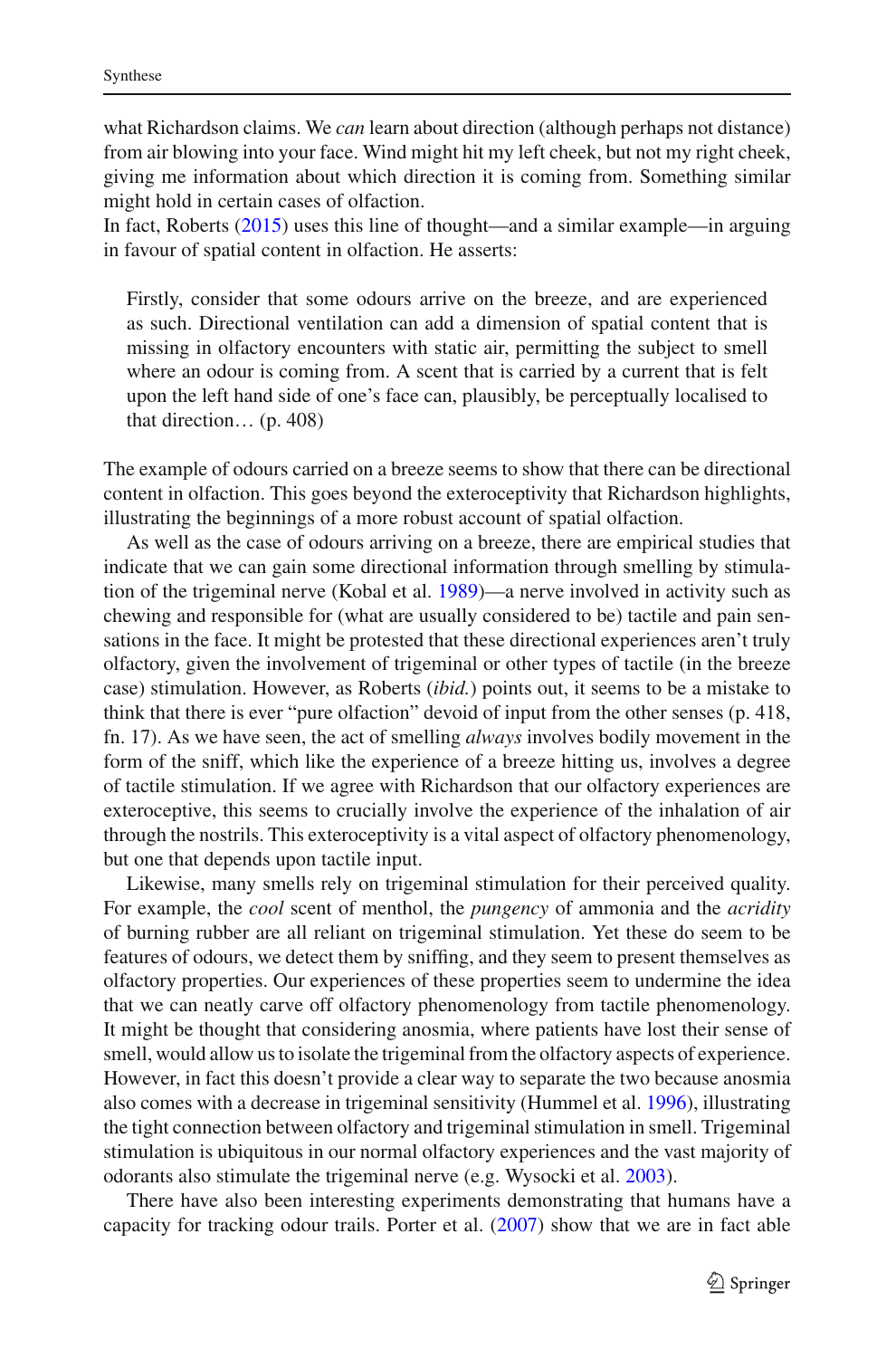to track odour trails using smell alone (participants were blindfolded, given sound-blocking earmuffs etc.).<sup>[7](#page-20-0)</sup> Accuracy dropped significantly when the subjects had one nostril taped up, and when a device was used to combine airflow so both nostrils received the same information. This suggests that our bilateral nostrils play a role in the spatial information derived from olfaction: "Here we find that mammals performing a scent-tracking task, freely able to move their nose and sample the olfactory environment in real time, reap added benefit from sampling via their two spatially offset nostrils" (p. 29). They conclude that we are able to spatially localise odorants. In this case, it is very plausible that the subjects experience the scent trail as a figure against a background—a case of olfactory figure-ground segregation that is achieved spatially. Whether we move our bodies to seek out the scents that we inhale, or whether the air is brought to us on a breeze, we can garner spatial information from olfaction.

Now we are in a position to re-consider Batty's [\(2014b](#page-24-4)) shark example. Batty infers a spatial type of perception from the shark's abilities, taking hammerhead sharks to have a directional sense of smell because they have the ability to immediately turn in the direction of the source of a blood odour, for example (p. 10), as well as noting that their offset nostrils allow stereo smell. Yet Batty's 'abstract' account of human olfaction requires that we assess the phenomenology of a motionless perceiver. She says: "If we bracket information gained from movement and any other sensory modality, and consider olfactory experience at-a-time, then we see that any locatedness of these properties—other than simply 'here'—goes as well" [\(2010a](#page-24-0), p. 9). As we have seen, the idea that olfactory properties are simply instantiated 'here' is central to her account, highlighting that she believes that bracketing off movement and information from the other senses is the correct approach to understanding human olfaction. Batty says "it would be strange to conclude that the hammerhead's olfactory experiences are to be evaluated according to one notion of figure-ground segregation, while ours are not" [\(2014b,](#page-24-4) p. 10). However, human scent tracking also involves differential stimulation of the nostrils and Porter, et al.'s research seems to suggest clear similarities in the perceptual abilities of humans and sharks. Participants in the study moved their heads in such a way as to follow the odour trail, from which we can infer the sort of spatial phenomenology that Batty claims is the preserve of non-human animals. Thus, there doesn't seem to be a reason to accept evidence for figure-ground segregation from a shark's abilities but not from those of a human. If the hammerhead shark's sense of smell is said to involve figure-ground segregation, it seems that (at least) in certain circumstances human olfaction does so too.

In fact, a key role of olfaction is to spatially localise the sources of odours, and exploratory sniffing also allows us to track the direction from which some odours

<span id="page-20-0"></span><sup>7</sup> Again, some researchers are likely to argue that this isn't an example of "pure" olfaction. Lycan, who, as I have mentioned, claims olfaction is aspatial, would disagree with this account of spatial content in olfaction because he thinks that spatial information derived from sniffing while moving our heads or bodies wouldn't count as spatial content from *olfaction itself* (personal communication). His focus is only on whether there is spatial content in smell when we don't move around. However, once we recognise that some bodily movement is a requirement for having any olfactory experience whatsoever, it is a small step to accept that ordinary olfactory experience involves exploratory sniffing. We move our heads towards roses to smell them, we move away from bad smells, we lift the coffee cup towards our noses to smell its odour, and so forth.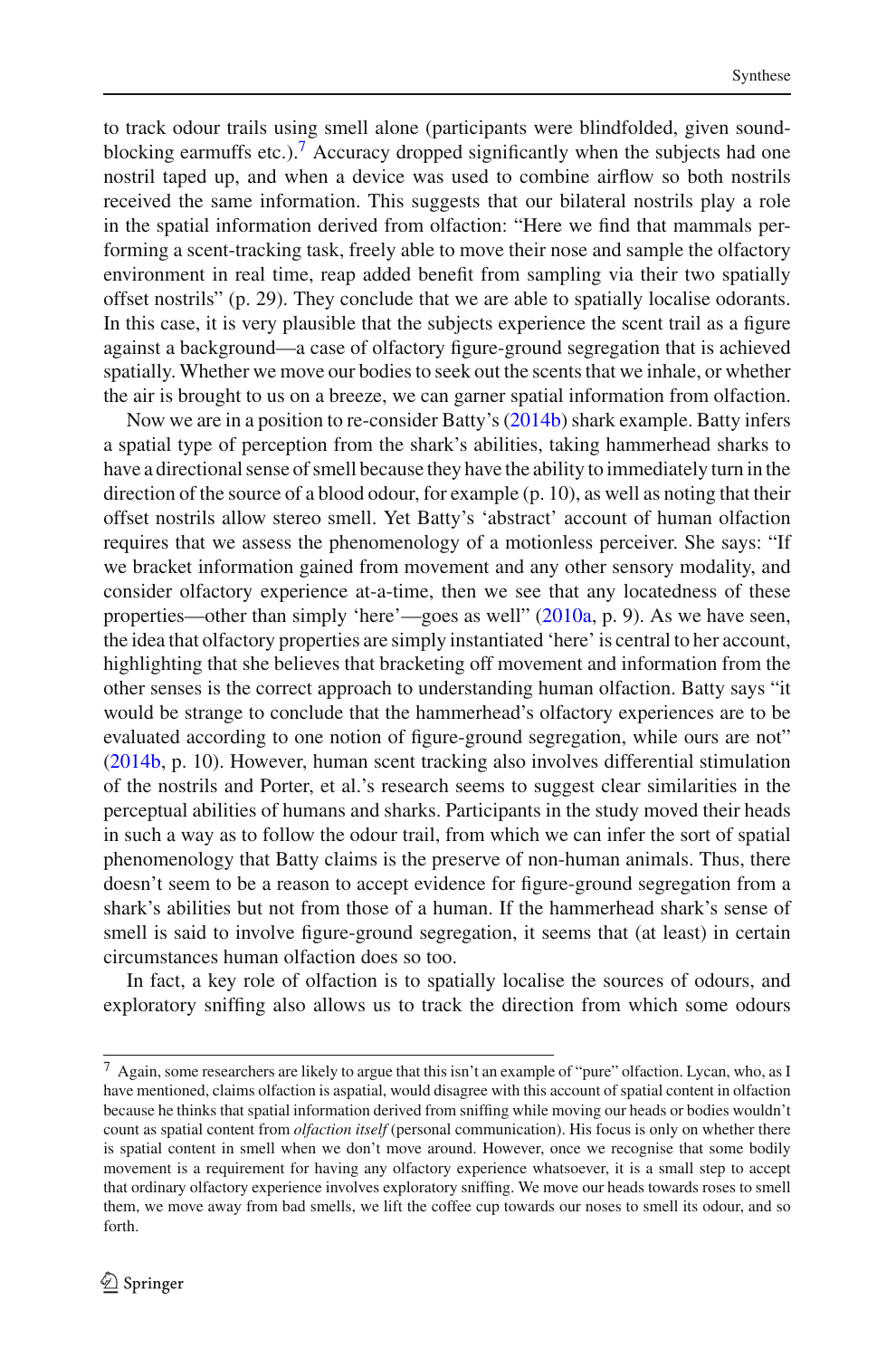arrive. We don't only perceive odours as exteroceptive through olfaction, but can also learn about direction and other spatial features of odours, which may assist us in segregating them. Thus, contra researchers like Batt[y](#page-24-2) [\(2011,](#page-24-2) [2014b](#page-24-4)), Lyca[n](#page-25-2) [\(2000\)](#page-25-2) and Matthe[n](#page-25-0) [\(2005](#page-25-0)) it appears that we do have spatial discriminatory abilities in olfaction. By adopting this approach to olfaction, we can also take insights from the *processbased* accounts of olfaction (mentioned in Sect. [1\)](#page-3-0) while retaining a robust notion of objecthood. Barwic[h](#page-24-9) [\(2014](#page-24-9)) says that we ought to reject the notion of perceptual objects because researchers treat them as static units of analysis, independent of perceptual processes (p. 264). However, with the proposed approach we can see that perceptual objects are *crucially dependent upon* perceptual processes. Without bodily movement, we cannot perceive objects at all, and moving our heads and bodies can give us rich spatial information about odours, allowing us to spatially segregate them from complex mixtures of odorants in the air.

The preceding discussion's emphasis on the role of tactile and trigeminal stimulation in olfactory phenomenology opens up interesting questions about whether we ought to take olfactory experience to be multimodal (perhaps similar to how flavour perception is often understood). In my view, there are three main ways to construe olfaction here: (a) as a multimodal type of perception involving olfactory, tactile and trigeminal sense modalities, (b) as a unimodal type of perception, which takes the tactile/trigeminal involvement to merely influence olfaction rather than forming part of the olfactory experience itself, or (c) as a unimodal type of perception that takes the tactile and trigeminal involvement to form a constitutive part of a unified olfactory sense modality/perceptual modality. How this question is answered will depend on the way in which the senses are individuated.<sup>8</sup> There have been extremely wide-ranging approaches to this issue. Traditionally, most approaches have based individuation on either the phenomenal character of a sense experience, types of receptors, the sense organ involved or the representational content of the experience (Macpherso[n](#page-25-30) [2011b](#page-25-30)), and others have suggested we individuate the senses on the basis of types of perceptual activity (Matthe[n](#page-25-31) [2015](#page-25-31)) or societal convention (Nudd[s](#page-25-32) [2004](#page-25-32)). These different strategies for individuating the senses will result in different answers to the question of whether olfactory experience is multimodal. $9$  Although these questions goes beyond

<span id="page-21-0"></span><sup>8</sup> See Macpherso[n](#page-25-33) [\(2011a\)](#page-25-33) for an introduction to different approaches to individuating the senses and see Richardso[n](#page-25-10) [\(2013\)](#page-25-10) for discussion of the exteroceptivity of olfaction and its implications for the debate on individuating the senses.

<span id="page-21-1"></span><sup>9</sup> For example, if the senses are individuated on the basis of the phenomenal character of the associated experiences or on the basis of perceptual activity (e.g. sniffing, tracking odour sources etc.), olfactory experiences could be considered unimodal in character (option c). With this approach, the tactile and trigeminal elements would play a constitutive role in the sense of smell (if it is agreed that there is no clear way to abstract olfactory phenomenology/types of worldly engagement away from the tactile/trigeminal aspects). Whereas, if the senses were individuated (for example) on the basis of the type of receptors that are being stimulated, this would most likely lead to either option (a) or (b) depending on exactly how one thinks that senses individuated on the basis of receptor types relate to conscious olfactory experience. If one thinks that *olfactory experience* depends (constitutively) upon all the receptors that are characteristically stimulated when one smells something, olfactory experience would be multimodal, involving several different sense modalities (option a). If one thinks that olfactory experience is merely influenced causally by tactile and trigeminal stimulation, but that there is not a constitutive relationship between them, then olfactory experience would not be multimodal (option b). For what it's worth, my own preference on this issue is for option (c), treating olfaction as a unified perceptual system individuated on the basis of bodily activity.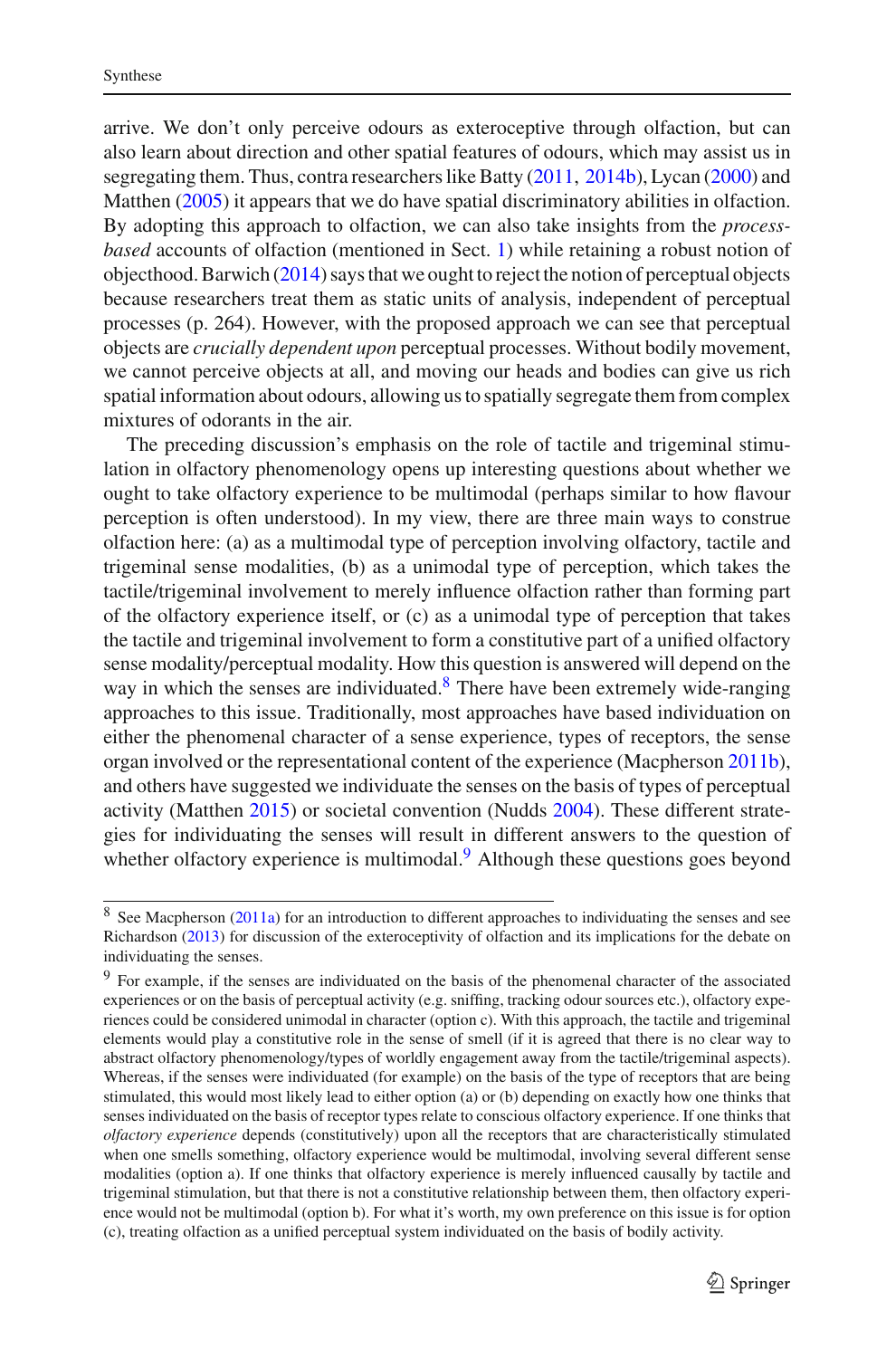the scope of the current discussion, this would be a worthwhile avenue for future exploration.

With the account I have put forward, odours are presented to us as spatiotemporally extended entities. Even though they have less clearly specified spatial boundaries than the objects presented in, say, vision, they do allow spatial differentiation when we actively engage in the activity of smelling. There is good evidence that figure-ground segregation applies in olfaction: it is possible to discriminate odours both on the basis of non-spatial and spatial factors. Batt[y](#page-24-4) [\(2014b](#page-24-4)) argues against the presentation of particular objects in olfaction because of the alleged lack of figure-ground segregation, so a key argument in favour of the abstract view fails. Similar considerations would hold against the feature-based view prevalent in the olfactory sciences; we have seen that there is good reason to think that olfaction involves the experience of discrete structured wholes, rather than disjointed properties. However, to assess whether there are olfactory objects, we must also determine whether olfaction involves perceptual constancies.

#### <span id="page-22-0"></span>**3.3 Perceptual constancies in olfaction**

In the previous sections, I discussed two ways in which figure-ground segregation is exhibited in olfaction. We saw that figure-ground segregation alone, however, is not sufficient for the exhibition of particular objects in experience. If perceptual constancies are also exhibited in olfactory experiences, olfaction will meet the criteria for the perception of particular objects. For robust object perception, I have claimed, we require more than a mere moment-by-moment individuation of odours; we also need these odours to retain their identity across change (involving object recognition capacities).

It has been claimed that olfaction doesn't involve perceptual constancies (e.g. Burg[e](#page-24-14) [2009\)](#page-24-14). However, there is evidence to the contrary. One type of constancy in olfaction is our ability to "fill in" compounds. We are able to perceive odours *as the odour-type that they are*, even if they are corrupted or missing elements due to poor perceptual conditions (Barnes et al[.](#page-24-15) [2008](#page-24-15); see Carvalh[o](#page-24-7) [2014](#page-24-7) for a discussion of this type of constancy). We perceive a coffee odour as a coherent whole, which retains its identity, even if the precise odorants that stimulate the nasal cavity don't include all 600 chemical elements that typify a coffee odour. We recognise it as a *coffee odour* even if the particular compounds that we are in contact with vary. It is thought that this is a result of object-recognition processes (Stevenso[n](#page-25-34) [2011](#page-25-34), p. 1892). This seems analogous to the sort of visual object-recognition that allows us to see objects as complete, even though we only have direct sensory contact with their facing sides and in cases where they are partially occluded.

Another type of perceptual constancy in olfaction relates to intensity. The size of sniff that one takes has a significant effect on the neural response of the olfactory nerve, but does not result in significant changes to the apparent intensity of an odour (Teghtsoonian and Teghtsoonia[n](#page-25-35) [1982\)](#page-25-35). We seem able to perceive an invariant feature of an odour—its intensity—even though our perspectives on the world change. This appears to be related to an awareness of how one's own sniffing activity will influence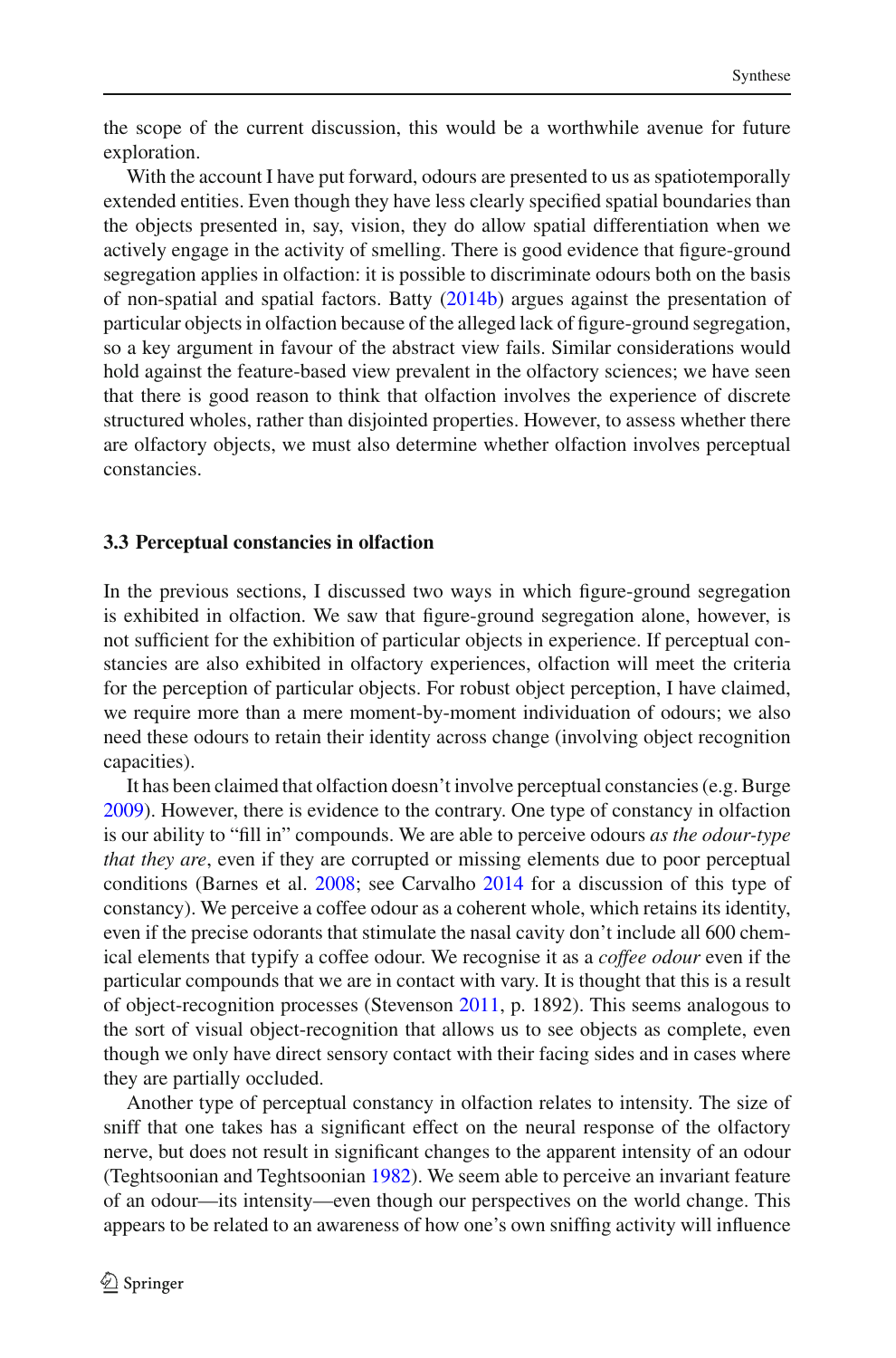the olfactory stimuli that reaches the olfactory epithelium. Crucially, when the changes to airflow rate are not controlled by the subject, there is no such constancy effect and there is a perceived change to odour intensity, highlighting again the importance of bodily activity (here, in terms of the effect of effort expended when sniffing) in olfactory perception (Hahn et al[.](#page-25-36) [1994\)](#page-25-36). There are perceptual constancies in olfaction as in the other sensory modalities.

In Sect. [2.2](#page-10-0) I noted that in the cases of perceptual constancy exhibited in visual experience, there is generally a kind of duality to the phenomenology of the experience. There is a sense in which one tree looks smaller than the other, and the plate looks elliptical, but in another more robust sense, the trees look the same size and the plate looks round. Could something like this apply to the olfactory constancies discussed above? In the case of intensity constancy, it is clear to me that it does. There is a sense in which if I take a big sniff of coffee and a small sniff of coffee, I can notice that there is, in a way, a different intensity to the experience, but at the same time I perceive the coffee odour as having an invariant intensity.

In the case of "filling-in", it is a little more difficult to see how this kind of duality could apply, but I still think that there is a case to me made for something like this applying to olfactory phenomenology. This case is analogous to the visual case of seeing an object as complete even though we only see its facing side, or it is partially occluded by something. In the visual case, there is a sense in which the object appears as a whole object even though in another sense we recognise that we only see part of it. Perhaps in the case of olfaction, one could recognise that not all of the properties typical of the coffee odour are apparent at once (picking out, say, the fruitiness and yet needing to move closer to coffee cup to pick out the chocolate notes), and yet still also recognise the coffee odour as complete and unified in another sense. Plausibly, an expert coffee taster would be better at picking out these perspective-dependent olfactory properties, just as an experienced artist is better able to pick out the angles and shapes apparent from a perspective. Yet, the unified coffee odour—like the objective shape of the plate—will generally be easier to pick out than the particular properties apparent at each moment.

If we accept the role of tactile stimulation and bodily movement in olfactory phenomenology, we can see that olfaction involves both figure-ground segregation and perceptual constancies, and thus fulfils the criteria I laid out for a robust type of perceptual objecthood. This object-based approach improves upon the abstract and feature-based approaches, which usually rely on the claim that olfaction is aspatial and can't exhibit figure-ground effects. With my suggested approach, we can appreciate the important ways in which olfaction is similar to other varieties of perception, providing us rich information about the world.

#### **Conclusion**

In this paper I argued that olfaction allows the perception of particular, discrete objects in the form of odours. I argued that figure-ground segregation and perceptual constancies are the hallmarks of the perception of particular objects, providing individually necessary and jointly sufficient conditions. We saw that there is empirical evidence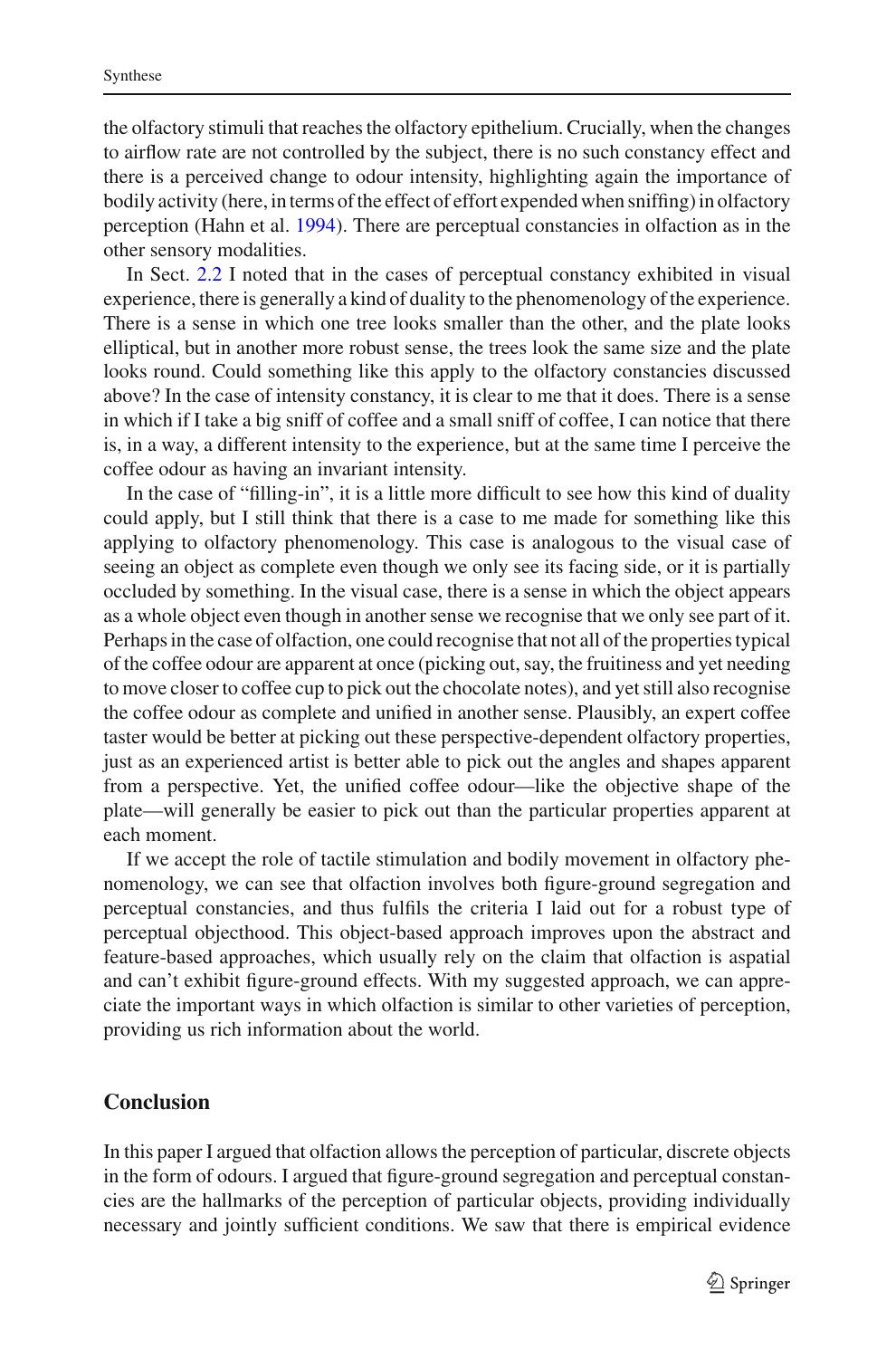that the Gestalt principles of similarity, proximity and good form apply in the case of olfaction, suggesting that there is a non-spatial variety of figure-ground segregation exhibited by smell. Additionally, however, we saw that olfaction involves a second, *spatial* type of figure-ground segregation and olfaction is experienced in spatial manner. The figure-ground structure and spatiality of olfactory experience is especially evident when we pay attention to the role of tactile stimulation and bodily movement in olfactory experience. Furthermore, there is empirical and phenomenological evidence of perceptual constancies in olfaction, which together with figure-ground segregation, fulfils the criteria for a robust kind of perceptual objecthood that goes beyond the weak, abstract notion of objecthood or the perception of nebulous features.

**Acknowledgements** I would like to thank Dave Ward, Alistair Isaac, Jonny Lee, Franklin Jacoby, Henry Schiller and Joe Dewhurst for many helpful comments and fruitful conversations. I am also grateful to two anonymous reviewers for their extremely constructive suggestions.

**Open Access** This article is distributed under the terms of the Creative Commons Attribution 4.0 International License [\(http://creativecommons.org/licenses/by/4.0/\)](http://creativecommons.org/licenses/by/4.0/), which permits unrestricted use, distribution, and reproduction in any medium, provided you give appropriate credit to the original author(s) and the source, provide a link to the Creative Commons license, and indicate if changes were made.

#### **References**

- <span id="page-24-15"></span>Barnes, D., Hofacer, R., Zaman, A., Rennnaker, R., & Wilson, D. (2008). Olfactory perceptual stability and discrimination. *Nature Neuroscience*, *11*, 1378–1380.
- <span id="page-24-9"></span>Barwich, A.-S. (2014). A sense so rare: Measuring olfactory experiences and making a case for a process perspective on sensory perception. *Biological Theory*, *9*(3), 258–268.
- <span id="page-24-0"></span>Batty, C. (2010a). A representational account of olfactory experience. *Canadian Journal of Philosophy*, *40*, 511–538.
- <span id="page-24-1"></span>Batty, C. (2010b). What the nose doesn't know: Non-veridicality and olfactory experience. *Journal of Consciousness Studies*, *17*, 10–17.
- <span id="page-24-2"></span>Batty, C. (2011). Smelling lessons. *Philosophical Studies*, *153*(1), 161–174.
- <span id="page-24-3"></span>Batty, C. (2014a). Olfactory objects. In D. Stokes, M. Matthen, & S. Biggs (Eds.), *Perception and its modalities* (pp. 222–246). New York: Oxford Scholarship Online. Retrieved February 15, 2016, from [http://www.oxfordscholarship.com.ezproxy.is.ed.ac.uk/view/10.1093/acprof:oso/](http://www.oxfordscholarship.com.ezproxy.is.ed.ac.uk/view/10.1093/acprof:oso/9780199832798.001.0001/acprof-9780199832798-chapter-10) [9780199832798.001.0001/acprof-9780199832798-chapter-10.](http://www.oxfordscholarship.com.ezproxy.is.ed.ac.uk/view/10.1093/acprof:oso/9780199832798.001.0001/acprof-9780199832798-chapter-10)
- <span id="page-24-4"></span>Batty, C. (2014b). The illusion confusion. *Frontiers in Psychology*, 1–11. Retrieved January 29, 2016, from [https://doi.org/10.3389/fpsyg.2014.00231.](https://doi.org/10.3389/fpsyg.2014.00231)
- <span id="page-24-13"></span>Bocca, E., Antonelli, A., & Mosciaro, O. (1965). Mechanical co-factors in olfactory stimulation. *Acta Oto-Laryngologica*, *59*, 243–247.
- <span id="page-24-5"></span>Bregman, A. S. (1990). *Auditory scene analysis: The perceptual organization of sound*. Cambridge, MA: MIT Press.
- <span id="page-24-10"></span>Bregman, A. S., & Campbell, J. (1971). Primary auditory stream segregation and perception of order in rapid sequences of tones. *Journal of Experimental Psychology*, *89*, 244–249.
- <span id="page-24-14"></span>Burge, T. (2009). Perceptual objectivity. *Philosophical Review*, *118*(3), 285–324.
- <span id="page-24-11"></span>Burge, T. (2010). *Origins of objectivity*. New York: Oxford University Press.
- <span id="page-24-7"></span>Carvalho, F. (2014). Olfactory objects. *Disputatio*, *6*(38), 45–66.
- Cavedon-Taylor, D. (forthcoming). Odors, objects and olfaction. *American Philosophical Quarterly*, 1–17.
- <span id="page-24-12"></span>Compton, B. J., & Logan, G. D. (1993). Evaluating a computational model of perceptual grouping by proximity. *Perception & Psychophysics*, *53*(4), 403–421.
- <span id="page-24-8"></span>Cooke, E., & Myin, E. (2011). Is trilled smell possible? How the structure of olfaction determines the phenomenology of smell. *Journal of Consciousness Studies*, *18*(11–12), 59–95.
- <span id="page-24-6"></span>Griffiths, T. D., & Warren, J. D. (2004). What is an auditory object? *Nature Reviews Neuroscience*, *5*, 887–92.